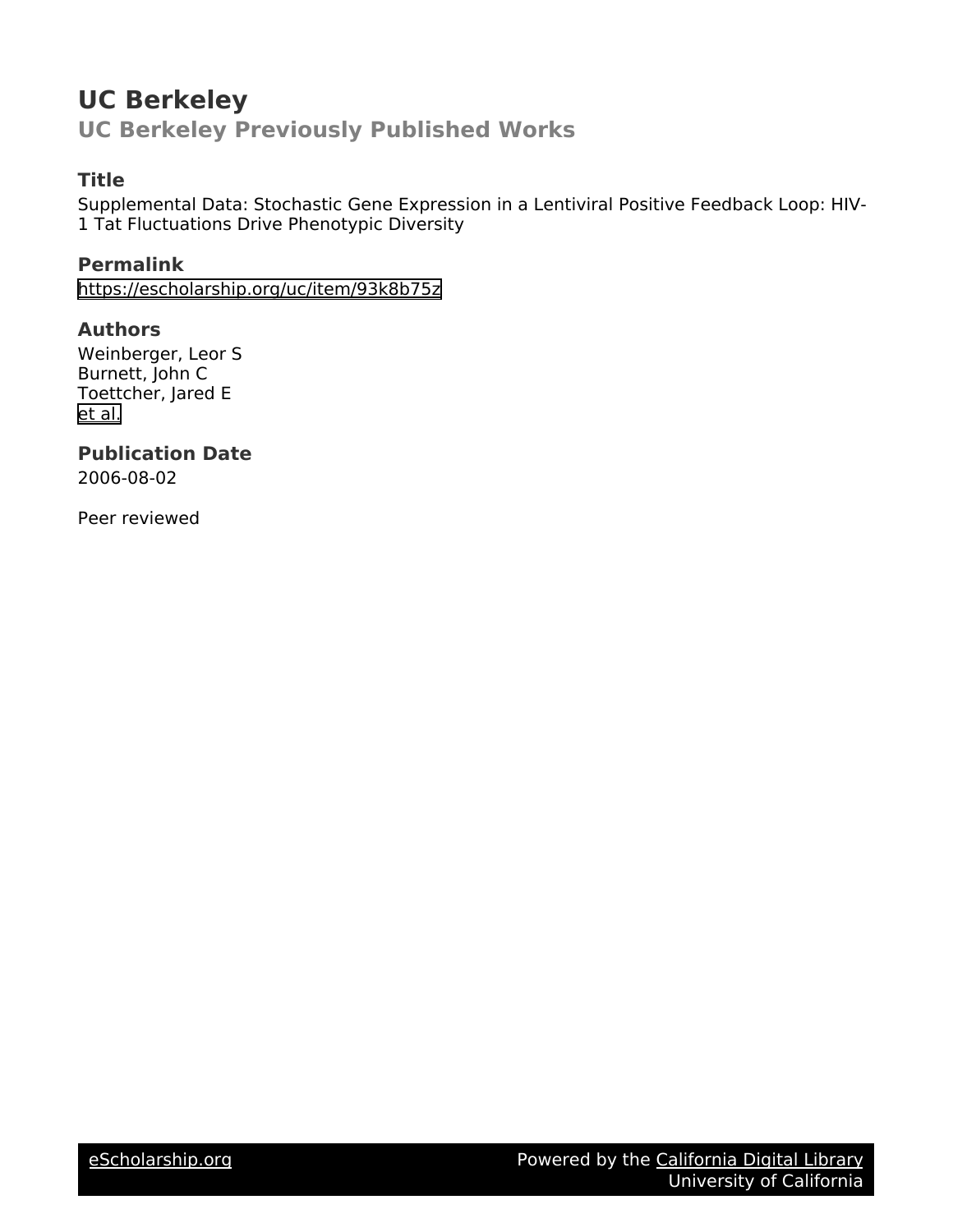# **Supplemental Data**

# **Stochastic Gene Expression**

# **in a Lentiviral Positive-Feedback Loop:**

# **HIV-1 Tat Fluctuations Drive Phenotypic Diversity**

**Leor S. Weinberger, John C. Burnett, Jared E. Toettcher, Adam P. Arkin, and David V. Schaffer** 

# **Table of Contents**

# **1. Integration Data**

- a. Table of integration sites, Discussion and Statistics
- b. PCR Primers used in Genomewalker PCR
- c. Gel images of single bands produced from PheB clones upon Genomewalker PCR & representative DNA sequencing chromatographs showing single sequence peaks

# **2. Supplemental Gene Expression Dynamics Figures**

- a. LGIT *Dim* clone phenotypes and frequencies, LG clone perturbations, and LGCP control infection to measure integration bias
- b. LGIT infection dynamics of Jurkat and 293 cells
	- (fluctuations in *Dim* region of Jurkat infection also shown)
- c. Extrinsic Noise Controls
	- i. Cell cycle
	- ii. Cell size & Aneuploidy
	- iii. Tat secretion & transactivation of neighboring cells
	- iv. Mitotic daughter division

# **3. Supplemental Experimental Procedures**

- a. Heparin incubations
- b. *In silico* design of the *in vitro* LGIT lentiviral vector
	- i. ODE model equations and nonlinear least squares fitting
	- ii. Initial simulations
- c. Sub-sorting/re-sorting experiments to further characterize PheB
- d. Correlation of aneuploidy with GFP expression using flow cytometery
- e. Increased transactivation efficiency by downregulation of the pTEFb inhibitor HEXIM1
- f. LTR-mRFP-IRES-TatGFP infection
- g. qRT-PCR analysis of LGIT and nearest neighbor gene expression
- **4. Summary Table of Extrinsic Noise Controls**

# **5. Simulation Details**

a. Low *Bright* vs. Very *Bright* computational prediction and experiment

# **6. Supplemental Discussion**

- a. LGIT *Bright* clones: agreement between stochastic theory and results
- b. Controls for noise extrinsic to transactivation
- c. Potential Limitations of the LGIT Jurkat system
- 7. **Supplemental References**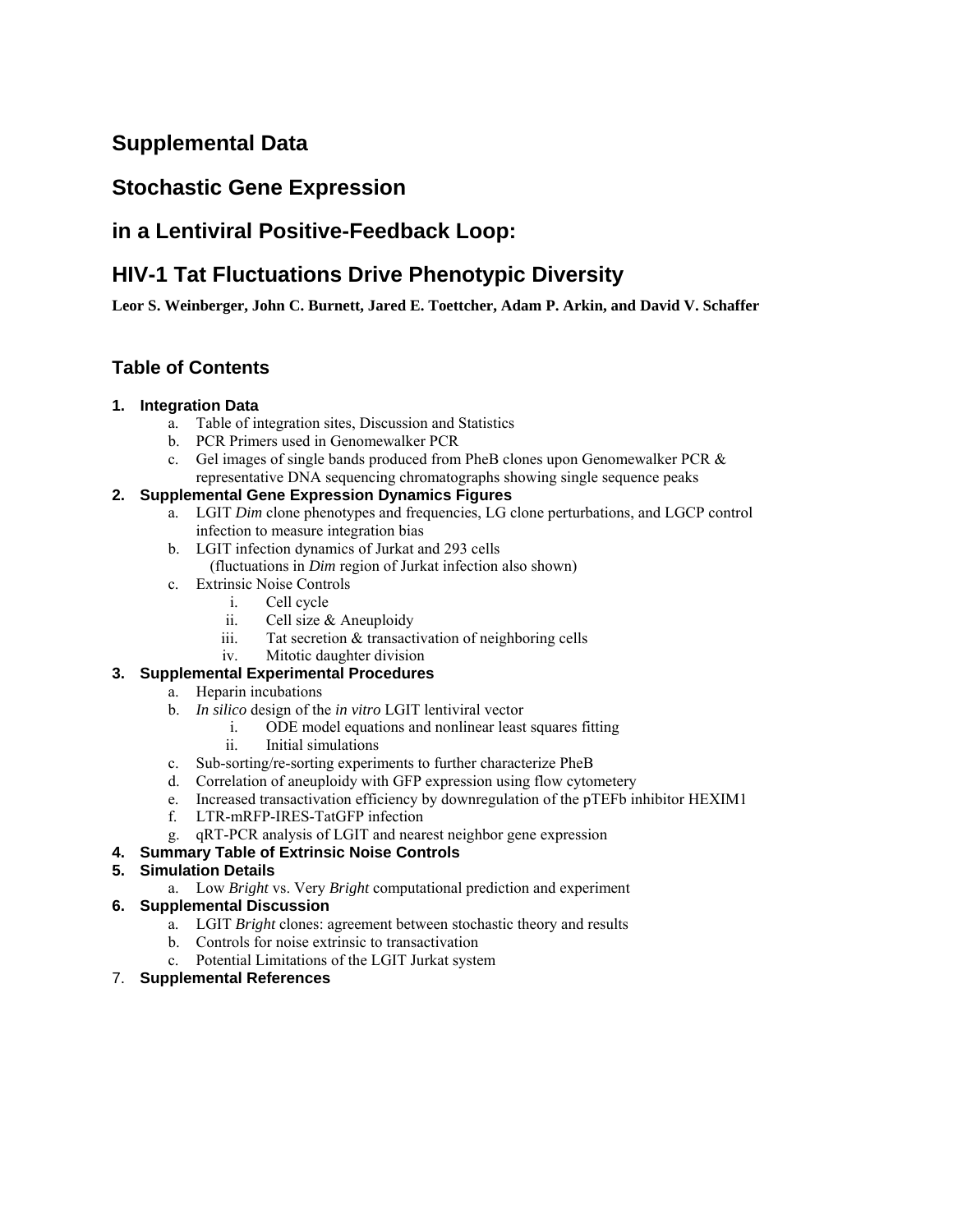## **1. Integration Data**

**Integration Sites of LGIT PheB Clones** 

|           |                    | Clone Chrmsm SINE       |                                                 | LINE                         | ם היות הופש האונט ווטואקטווו<br>LTR   | ווטוט<br>--<br><b>DNA</b>            | <b>mRNA</b> | <b>Overlapping or adjacent Gene</b>                                                                      | telomere dir. |                      | start pos. | <b>Gene Expressed?</b>                                         |
|-----------|--------------------|-------------------------|-------------------------------------------------|------------------------------|---------------------------------------|--------------------------------------|-------------|----------------------------------------------------------------------------------------------------------|---------------|----------------------|------------|----------------------------------------------------------------|
|           |                    |                         |                                                 |                              | <u>Repeats</u>                        |                                      |             |                                                                                                          |               |                      |            |                                                                |
| 1         | E7                 | 8                       | AluJo<br>279                                    | $\prime$                     | 1052<br>LTR12C<br>ERV1                | $\prime$                             | P           | predicted only                                                                                           | 0.2Mb         |                      | 146107834  | No Data                                                        |
| 2         | D8-2               | 10                      | $\overline{I}$                                  | 303<br><b>L1MB4</b>          | 1450<br>LTR67<br><b>ERVL</b>          | 292<br><b>MER7D</b><br>MER2_typ<br>e |             | LOC390009<br>similar to 40S ribosomal protein S26 E                                                      | 11Mb          |                      | 124506765  | <b>No Data</b>                                                 |
| 3         | F8-1               | 5                       | F                                               | 1kb                          | $\boldsymbol{I}$                      | $\prime$                             | P           | NSD1<br>nuclear receptor biNo Dataing SET<br>domain protein 1                                            | 5Mb           | 4                    | 176648028  | <b>YES</b><br><b>IN JURKATS</b>                                |
| 4         | E7-2               | 11                      | AluYd2<br>291                                   | x<br>L1ME                    | 466<br>MLT <sub>1</sub> D<br>MaLR     | 1.5 <sub>kb</sub>                    | P           | C11orf23<br>NM_018312                                                                                    | No            | $\ddot{\phantom{0}}$ | 68105564   | <b>HIGHLY</b><br>in Jurkats                                    |
| 5         | $F5-2$             | 10                      | $\overline{I}$                                  | 303<br>L1MB4                 | 1450<br>LTR67<br><b>ERVL</b>          | 292<br><b>MER7D</b><br>MER2_typ<br>e |             | LOC390009<br>similar to 40S ribosomal protein S26 Ê                                                      | 11Mb          |                      | 124506765  | No Data                                                        |
| 6         | F9-1               | 6                       | 1379<br>AluSx                                   | 146<br>L1Mc5                 | 1                                     | 250<br>Charlie7                      | P           | <b>UTRN</b><br>utrophin (homologous to dystrophin)                                                       | 26Mb          | $\ddot{}$            | 144756507  | <b>YES</b><br><b>IN JURKATS</b>                                |
| z         | B6-2               | 1                       | <b>MIRb</b><br>210                              | $\prime$                     | 817<br><b>MSTA</b><br><b>MaLR</b>     | ÊDNAJC8<br>~100bp~5                  | $\prime$    | ?                                                                                                        | 28Mb          | $\ddot{}$            | 28131671   | No Data                                                        |
| 8         | G9-1               | 16                      | 1.25kb                                          | 1kb                          | $\overline{I}$                        | 500                                  | АP          | <b>ÊLAT1-3TM</b><br>NM 031211                                                                            | No            | $\ddot{}$            | 29484644   | <b>HIGHLY</b><br>in Jurkats                                    |
| <u>9</u>  | E1<br>(ssp)        | X                       | 210<br>AluJb                                    | X<br>L3;Cr1                  | ı                                     | Mer2_type<br>843bp                   | P           | AK125301<br>FLJ43311                                                                                     | 12Mb<br>from  |                      | 72307977   | No                                                             |
| 10        | G4-1               | 8                       | $\prime$                                        | $\prime$                     | $\overline{I}$                        | $\prime$                             | AP          | <b>RNF19</b><br>ring finger protein 19                                                                   | No            |                      | 101238123  | lymphocyte,<br>low in lymph but<br>Not expressed in<br>jurkats |
| 11        | $E6-1$             | 10                      | 1.7kb;<br><b>AluSg</b>                          | Х.<br><b>L1MB4</b>           | 1450<br>LTR67<br><b>ERVL</b>          | 200bp;<br><b>MER7D</b>               | <b>AP</b>   | yeast mitotic checkpoint<br>protein AA448112                                                             | 11Mb          |                      | 124506765  | <b>No Data</b>                                                 |
| 12        | <b>B10-2</b>       | 10                      | 1.7kb;<br><b>AluSg</b>                          | $\mathbf{x}$<br><b>L1MB4</b> | 1450<br>LTR67<br><b>ERVL</b>          | x<br><b>MER7D</b>                    | <b>AP</b>   | yeast mitotic checkpoint<br>protein AA448112                                                             | 11Mb          |                      | 124506765  | No Data                                                        |
| 13        | D9-1<br>ssp        | 17                      | <b>AluYC</b><br>2                               | L1MEc<br>1099                | $\prime$                              | $\prime$                             | P           | ?                                                                                                        | 1Mb           | $\ddot{}$            | 80745016   | No Data                                                        |
| 14        | D <sub>10</sub> -2 | $\overline{\mathbf{2}}$ | <b>MIR</b><br>2455                              | <b>L1PA417</b><br>83         | X<br>MLT2A2<br>+F33ERVL               | $\prime$                             | P           | LRP1B<br>low density lipoprotein-related protein<br>1B (deleted in tumors)                               | No            |                      | 141808074  | Doesn't appear<br>expressed in<br><b>Jurkats</b>               |
| 15        | E9-2               | $\overline{\mathbf{2}}$ | <b>MIR</b><br>2455                              | <b>L1PA417</b><br>83         | x<br>MLT2A2<br>+F33ERVL               | $\prime$                             | P           | LRP1B<br>low density lipoprotein-related protein<br>1B (deleted in tumors)                               | No            |                      | 141808074  | No Data                                                        |
| <u>15</u> | $C7-2$             | $\overline{\mathbf{4}}$ | x<br>AluJb                                      | F<br><b>L1M4</b>             | ı                                     | $\prime$                             | AP          | <b>MAEA</b><br>Erythroblast macrophage protein EMP<br>AF084928                                           | 1.17Mb        | Ĭ.                   | 1173246    | <b>HIGHLY</b><br>in Jurkats                                    |
| 16        | $C8-1$             | 17                      | <b>ALuSx</b><br>129 <sub>bp</sub><br>&<br>213bp | L1M4c<br>2185bp              | I                                     | X<br>Tigger3b<br>Mer2_type           | P           | ILF1 (a.k.a FOXK2)<br>interleukin enhancer binding factor 1                                              | 0.5Mb         | $\ddot{\phantom{0}}$ | 78084161   | <b>HIGHLY</b><br>in Jurkats                                    |
| 17        | C <sub>3</sub> br  | 3                       | <b>MIR</b><br>165                               | L2<br>81 <sub>bp</sub>       | MLT1B<br>MaLR<br>411bp                | $\prime$                             | $\prime$    | $\prime$                                                                                                 | No            |                      | 83116162   | No Data                                                        |
| <u>18</u> | F5br               | 6                       | AluSc<br>466bp                                  | x<br>L1MA8                   | 1                                     | MER58A<br>1032bp                     | AP          | C6orf167                                                                                                 | No            | ÷.                   | 97758716   | <b>YES</b><br><b>IN JURKATS</b>                                |
| 19        | E9br               | 17                      | AluJo<br>x                                      | L1mB7<br>437                 | $\prime$                              | $\prime$                             | $\prime$    | $\prime$                                                                                                 |               | $\ddot{}$            | 80520030   | No Data                                                        |
| 20        | G <sub>2</sub> br  | ?                       | $\prime$                                        | I                            | x<br>MLT1I                            | $\prime$                             | $\prime$    | integration into HERV LTR found at<br>multiple genomic loci (i.e. integration<br>site indistinguishable) | $\prime$      | $\prime$             | $\prime$   | No Data                                                        |
| 21        | E4-1               | 3                       | 529                                             | X<br>AluSX L1ME3a            | 1914<br><b>LTR16A1</b><br><b>ERVL</b> | $\prime$                             | $\prime$    | $\prime$                                                                                                 | $\prime$      |                      | 152621312  | No Data                                                        |

Yellow and Blue highlighted clones/rows are duplicates or co-contamination between wells on the 96 well plate. Only 1 surrogate of each of these was used in statistical calculations. / implies no data available. Jurkat expression data was obtained from the BLAT genome browser, and from Lewinski et al. (2005). An "X" in any of the "Repeats" columns (SINE, LINE, LTR, DNA) indicates that the integration overlaps the given repeat, otherwise a numeric value indicates the distance of the integration site from the repeat. P and AP in the mRNA column denote Parallel or Anti-Parallel direction of mRNA expressed from the overlapping or adjacent human gene. A numeric value in the "telomere" column indicates the distance of the integration site from the end of the chromosome while a "No" indicates that the integration was greater than  $\sim$ 30Mb from the end of the chromosome. + or – in the "dir" column denotes direction of the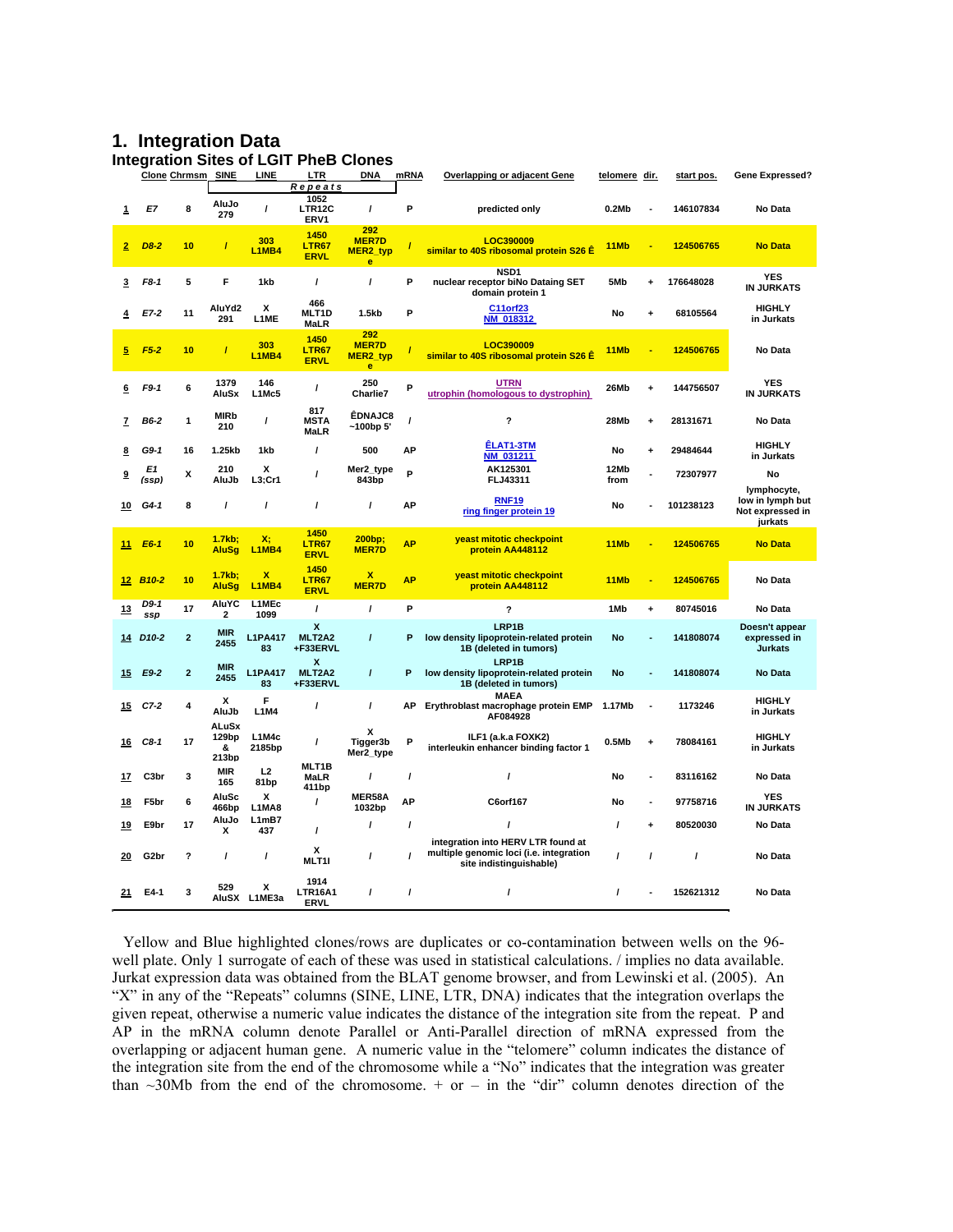integration relative to the human sequence and the numeric value in the "position" column indicates the start position of the integration on the given chromosome (July 2003 build of the Human Genome).

|   |         | Clone Chrmsm | SINE                         | LINE                            | LTR     | <b>DNA</b>                              | mRNA | Gene                                              | telomere | dir. | start pos. | <b>Jene Expressed?</b>          |
|---|---------|--------------|------------------------------|---------------------------------|---------|-----------------------------------------|------|---------------------------------------------------|----------|------|------------|---------------------------------|
|   |         |              |                              |                                 | Repeats |                                         |      |                                                   |          |      |            |                                 |
|   |         |              |                              | Non-bifurcating LGIT DIM clones |         |                                         |      | (ACTIVATED, but NOT transactivated, BY TNF-alpha) |          |      |            |                                 |
|   | $G5-2$  | 16           | 1.2Kb;                       | 1kb:<br>AluSX L1PA11            |         | 0.5Kb;<br>Mer81                         | AP   | LAT1-3TM                                          | No       | ۰    | 29614998   | Highly<br>in Jurkats            |
| 2 | E7-1    | 3            | 2kb<br>AluJo                 |                                 |         |                                         | AP   | CENTB2                                            | 3.7Kb    | ۰    | 196325555  | No Data                         |
| 3 | E5-1    | 19           | AluSq<br>653bp               | ıż<br>652bp                     |         | MER63A<br>(AcHobo)<br>1.7k <sub>b</sub> | P    | PPFIA3                                            | No       | ۰    | 54337776   | under<br>expressed<br>in thymus |
| 4 | D6-2    | 1            | X MIR:<br>AluYc2<br>600bp    | 1                               |         |                                         |      |                                                   | No       | ÷    | 170330731  |                                 |
| 5 | $G11-2$ | 17           | 1249                         | AluYc2 L1MEc<br>1099bp          |         |                                         |      |                                                   | 1Mb      | ٠    | 80745016   |                                 |
| 6 | F6-1    | 17           | 155bp<br>AluSx<br>å<br>187bp |                                 |         | x<br>Tigger3b                           | p    | ILF1                                              | No       | ۰    | 81169743   | Highly<br>in Jurkats            |

## **Integration Sites of LGIT** *Dim* **Sorted Non-PheB Clones**

Non-bifurcating LGIT DIM clones with extremely low GFP fluorescence (Genomewalker PCR aNo Data LTR PCR failures => un-infected)

| 1 | f10-2    | No BLAT hit / No LTR seq. Attained |
|---|----------|------------------------------------|
| 2 | $d7-2$   | No BLAT hit / No LTR seq. Attained |
| з | $c7 - 1$ | No BLAT hit / No LTR seq. Attained |
| 4 | $17 - 2$ | No BLAT hit / No LTR seq. Attained |
| 5 | $c6-1$   | No BLAT hit / No LTR seq. Attained |
| 6 | e6-2     | No BLAT hit / No LTR seq. Attained |
| 7 | E4-1     | No BLAT hit / No LTR seq. Attained |
| 8 | F6-2     | No BLAT hit / No LTR seq. Attained |
|   |          |                                    |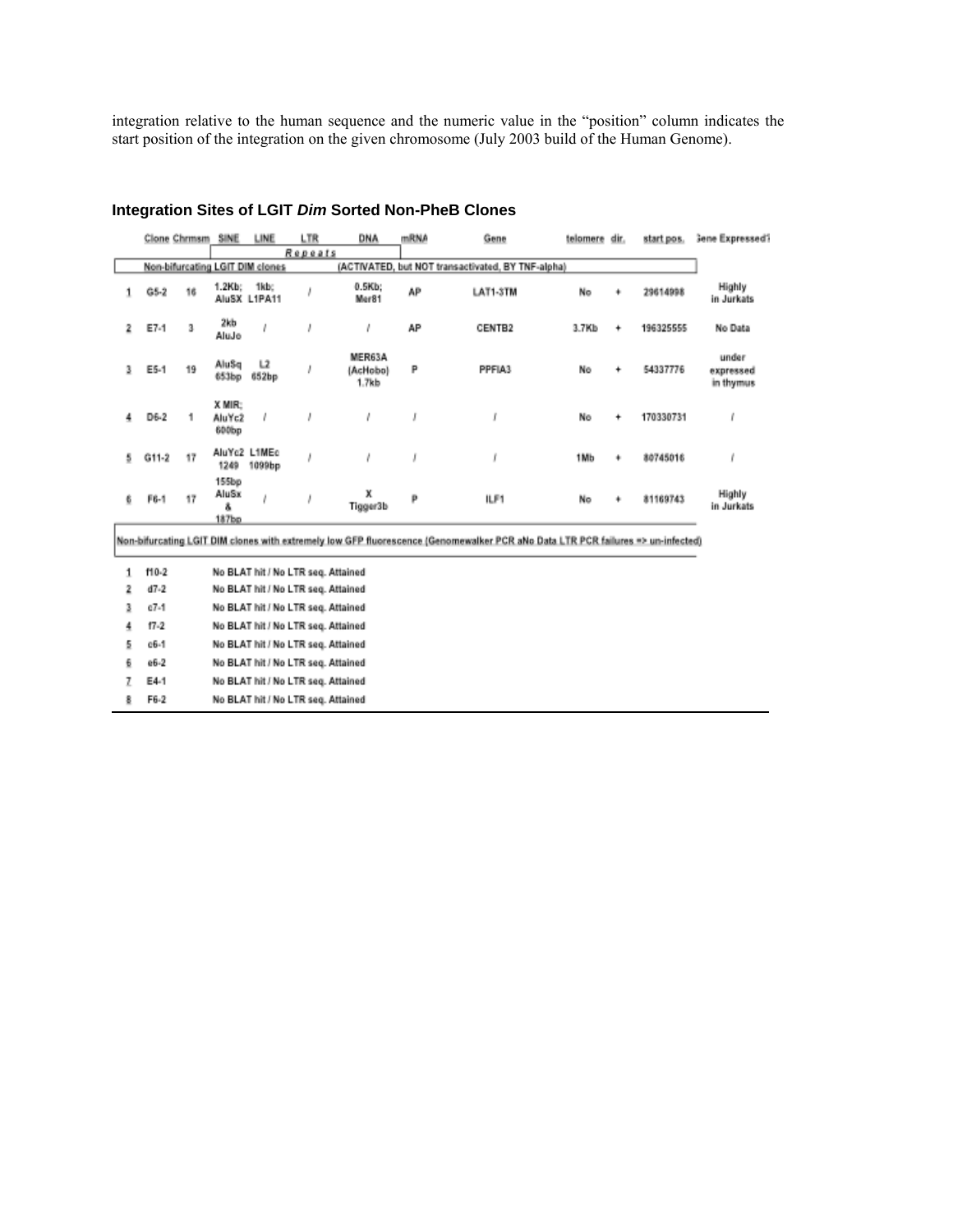| Integration Sites of Non-PheB (LGIT Bright and LG) Jurkat Clones |
|------------------------------------------------------------------|
|------------------------------------------------------------------|

|    |             | Clone Chrmsm SINE |                           | LINE                        | <b>LTR</b>                 | DNA                            | mRNA   | Gene ?                                                                                         | Expressed telomere dir.     |           |                          | start pos. |
|----|-------------|-------------------|---------------------------|-----------------------------|----------------------------|--------------------------------|--------|------------------------------------------------------------------------------------------------|-----------------------------|-----------|--------------------------|------------|
| 1  | E8cv        | 14                | AluSc<br>1006b<br>D       | (REPEATS)<br>x<br>L1MC/D    | MLT1G3<br>MaLR<br>3473bp   | ı                              | f      | ı                                                                                              | I                           | 9Mb       | ۰                        | 96891870   |
|    | D6cv        | 8                 | MIR3<br>2356b<br>₽        | x<br>L1ME3A                 | s                          | ı                              | P & AP | SGP:<br>GeneID;<br>GeneScan<br>predicted<br>(but no ESTs)                                      | J                           | <b>NO</b> | ۰                        | 130546767  |
| з  | D3cv        | 14                | AluSc                     | x<br>830bp L1MC/D           | s                          | ı                              | I      | ı                                                                                              | J                           | 9Mb       | ۰                        | 96891694   |
|    | C4cv        | 2                 | AluY<br>600 <sub>bp</sub> | 1kb<br>L1ME4a:<br>L1        | s                          | Cheshi<br>re<br>MER1<br>1635bp | s      |                                                                                                | f                           | NO        | ۰                        | 98862772   |
|    | C4c         | 2                 | 500                       |                             | $\ddot{\phantom{1}}$       | ٠                              | I      | ı                                                                                              | J                           | NO        | ÷                        | 98862762   |
|    | C5c         | з                 | x                         | J                           | J                          | s                              | P      | predicted<br>(Ecgene predicted,<br>mRNAs exist)                                                | J                           | NO        | $\overline{\phantom{a}}$ | 143129958  |
| 7  | D9c         | 10                | AluSx<br>2884             | x                           |                            | f                              | AP     | RTKN2<br>rhotekin-2                                                                            | f                           | <b>NO</b> | ۰                        | 63301560   |
|    | E11c        | 13                | x                         | F                           | 750                        |                                | AP     | twnscn predicted<br>NRG1                                                                       | f                           | NO        | ۰                        | 39787075   |
| ٩  | D5c         | 8                 | Alujo;<br>843bp           | L1PB2;<br>1830bp            | LTR40a<br>5092bp           | I                              | P      | neuregulin 1<br>isoform GGF2<br>NM 013962                                                      | NO in<br>Jurkats            | <b>NO</b> | ٠                        | 32056779   |
| 10 | G4c         | 18                | AluJo<br>700bp            | L1ME<br>Flanking            | MLT1J<br>(MaLR)<br>1425bp  | MER20<br>385bp                 | АP     | (RefSecontent<br>PTPN <sub>2</sub><br>protein tyrosine<br>phosphatase, non-<br>receptor type 2 | YES in<br>Jurkats           | NO        | ۰                        | 12853883   |
| 11 | B3c         | 19                | AluSx<br>108bp            | L2<br>1318bp                | MLT1J2<br>(MaLR)<br>2049bp | ı                              | AP     | SH2D3A<br>SH2 domain<br>containing 3A                                                          | probably                    | NO        | ۰                        | 6714171    |
| 12 | <b>B6vb</b> | э                 | x<br>AluJo                | J                           | s                          | x<br>MER3                      | AP     | SARDH<br>sarcosine<br>dehydrogenase                                                            | NO                          | 6Mb       | ۰                        | 131894444  |
| 13 | E3vb        | 10                | 778<br>AluY               | x<br><b>L1MB7</b>           | s                          | 677<br>MER5A<br>1              | P      | C10orf6<br>AI655902                                                                            | YES in<br>Jurkats           | 33Mb      | ۰                        | 102384565  |
| 14 | C4vb        | 5                 | 500<br>200                | 1kb                         | 1.3kb                      | ı                              | P      | ERBB2IP<br>erbb2<br>interacting<br>protein                                                     | <b>HIGHLY</b><br>in Jurkats | NO        | ۰                        | 65281011   |
|    | 15 H10vb    | 10                | AluY;<br>783bp            | F: LIMB7                    | s                          | Mer5A1<br>÷<br>682bp           | P      | C10orf6                                                                                        | possibly                    | NO        |                          | 102384560  |
| 16 | D3vb        | 17                | AluYC<br>2:<br>1249b<br>D | LIME <sub>c</sub> :<br>1099 | s                          | I                              |        | Genscan and<br>alt-splice<br>predictions                                                       | YES in<br>Jurkats           | NO        | ۰                        | 80745016   |
| 17 | E9vb        | 17                | x:<br>AluSa               | $LIM4c$ :<br>1076bp         |                            | ı                              | AP     | NPL4<br>NM 017921                                                                              |                             | 1.5Mb     | ۰                        | 80296718   |
| 18 | D7vb        | 19                | x<br>AluJo                | L1ME4a<br>138bp             | f                          |                                | AP     | OLFM2<br>olfactomedin 2<br>AF131839                                                            | HIGHLY<br>in Jurkats        | NO.       | ۰                        | 9839720    |

#### **Discussion on Integration Sites**

Interestingly, a fraction of *Dim* sorted LGIT clones (12 clones/33 LGIT *Dim* clones total) appeared to remain stable in the *Dim* region of fluorescence. This result is inconsistent with the potential model where the *Dim* region is unstable (Fig. 6, manuscript) but could be explained by a mutated, non-functional or fractured Tat TAR axis, potentially acquired during viral reverse transcription,. Indeed 6 of these 12 LGIT *Dim*-stable clones behaved similar to LG clones and could only be *activated* by TNFα, phorbol ester, or TSA incubation, i.e. they did not appear to be capable of exhibiting Tat transactivation (see below). The functional genotype of these clones is thus more equivalent to an LG clone than an LGIT clone. The complete LTRs of two *Dim* LGIT clones were sequenced and found to have large deletions (see below). We did not sequence the integrated proviral *gfp*, or *IRES*-*tat* genes in these clones, and it is possible that mutations in these elements could alter fluorescence or abrogate transactivation, respectively. Thus, the results remain consistent with a potential model in Fig. 6 (manuscript), where the *Dim* region is unstable (for a functional Tat transactivation loop).

The remaining six LGIT *Dim*-stable clones could not be *activated* to an increased level of GFP fluorescence by any of the above chemical perturbations. These results imply that despite having detectable GFP fluorescence, these non-activatable clones likely lacked large portions of one or both LTRs. In support of this LTR mutation-deletion hypothesis, attempts to amplify the integrated proviral LTRs in these clones failed: Genomewalker PCR bands were not distinct and sequences obtained did not register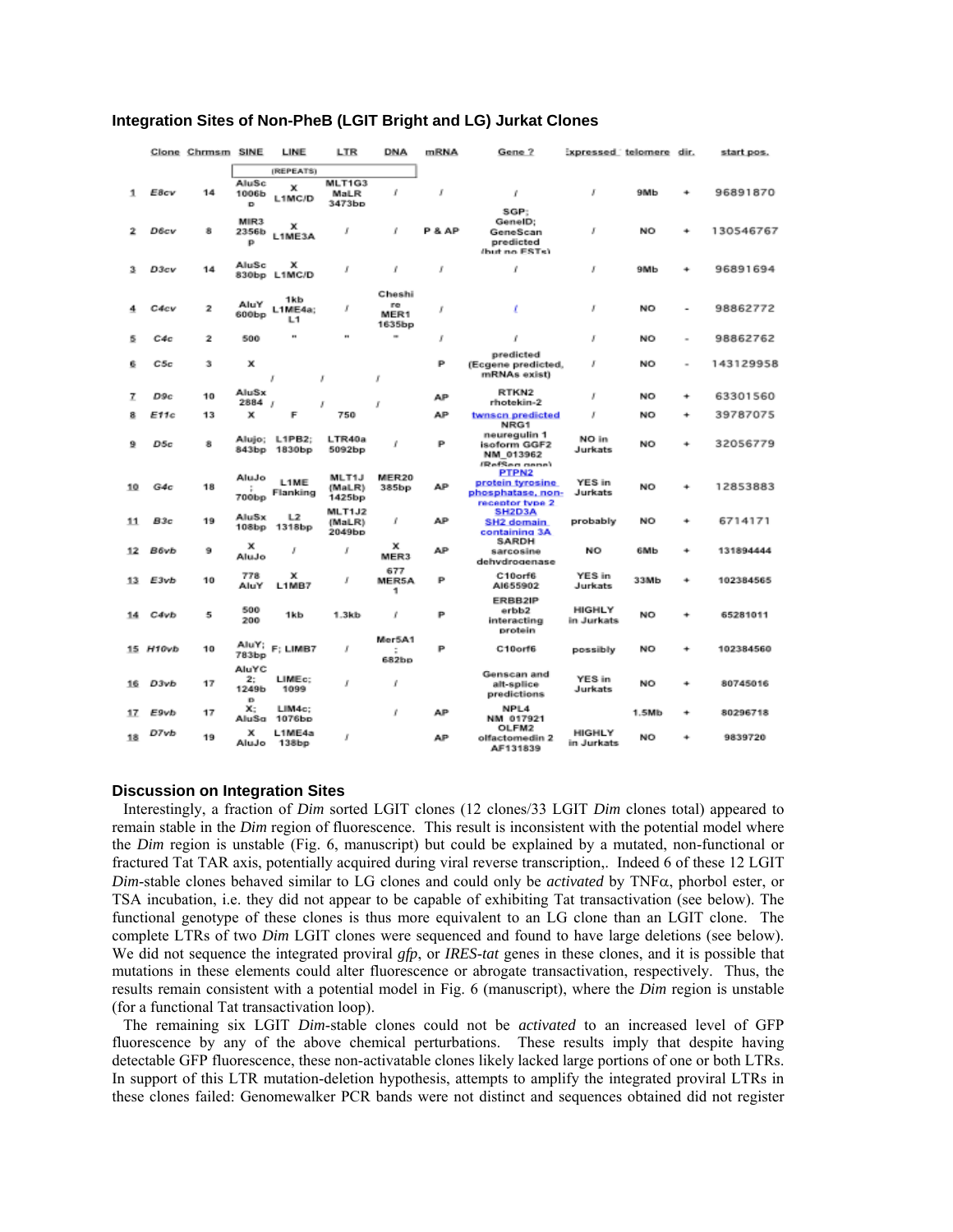any integration hits on human genome BLAT queries despite multiple attempts at amplifying genomic DNA both upstream from the 5' LTR and downstream from the 3' LTR. Furthermore, attempts to determine the sequence of the 5' and 3' LTRs in these clones also failed, indicating either (1) very large deletions of both HIV-1 LTRs occurred, thereby eliminating homology with the PCR primers, or (2) these clones were never originally infected.

### **Statistics**

Initially a multivariate analysis of variance (MANOVA) was performed on 8 clones, 4 PheB clones and 4 non-PheB clones. Based on past integration studies (Stevens and Griffith 1994; Wu et al. 2003; Mitchell et al. 2004) the MANOVA tested the following distinct hypotheses: 1) PheB clones integrate near SINEs, 2) PheB clones integrate near LINEs, 3) PheB clones integrate near HERVs 4) PheB clones integrate in intergenic regions or 5) PheB clones integrate near telomeric regions. Transcriptional interference (or RNAPII "trainwrecking") was also considered but lack of within-gene integrations made this hypothesis difficult to formally evaluate. MANOVA is known to correct for multiple hypotheses tested. The MANOVA yielded only 1 significant P value for integration within 1 kb of a HERV LTR ( $P=0.051$ ), in all other cases the null hypothesis was accepted.

An additional 45 clones (PheB and non-PheB) were collected and examined for HERV-proximate integrations. Chi-square and binomial distribution testing were performed in Microsoft Excel, and a webbased calculator (http://www.matforsk.no/ola/index.html) was used for Fisher's exact test. Chi-square test is not considered accurate for small sample sizes (N < 50) and a Yates estimate correlation is typically used to correct when small sample sizes are compared. Fisher's exact test does not suffer from inaccuracies at small sample sizes. Below is an example of the contingency table and Fisher's exact test:

### **Contingency Table**

|             |            | <b>Yes</b> | N <sub>0</sub> | Total |
|-------------|------------|------------|----------------|-------|
| <b>PheB</b> | <b>Yes</b> |            |                |       |
|             | No         |            |                | 18    |

**Fisher's Exact Test** 

 $TABLE = [7, 10, 1, 17]$ Left : p-value =  $0.9989671063085966$ Right : p-value = 0.015906562847608902 **2-Tail : p-value = 0.0177657714921346**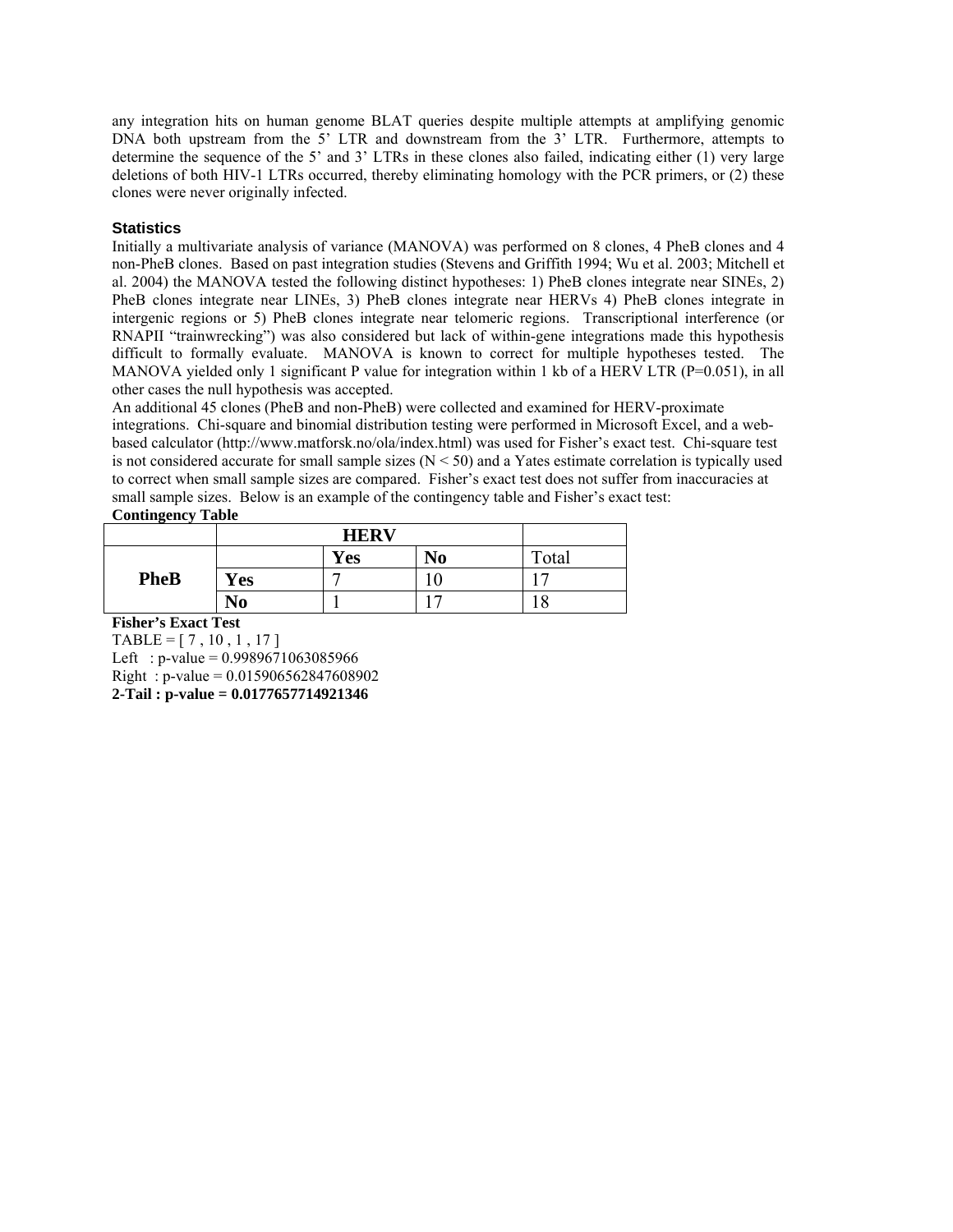

Lanes 1 and 12 are 0.5kB ladders, where the bottom-most dark band corresponds to 500bp.

PCR in Lane 7 was conducted using primers internal to the LTR and produced a single sequence of >1000 bp on the chromatograph. Much of this sequence was homologous with HIV-1; thus the extra band is consistent with PCR amplification from the 5'LTR on through the entire LGIT insert, to a *Stu* I site in the human genome just downstream of the 3' LTR (i.e. amplification in the sense direction from the 5'LTR). The higher molecular weight band in lane 7  $\left(\sim1.5 \text{ kb}\right)$  appears to contain significantly less DNA, also consistent with PCR of longer sequences (i.e. the entire LGIT insert from the 5'LTR to the genomic sequence flanking the 3' LTR) being less efficient than PCR of short sequences (i.e. the 3'LTR + flanking genomic sequence).





An example of a sequencing chromatograph showing a unique single sequence for the integration site. The HIV-1 LTR junction with the human genome is shown just above the chromatograph sequence.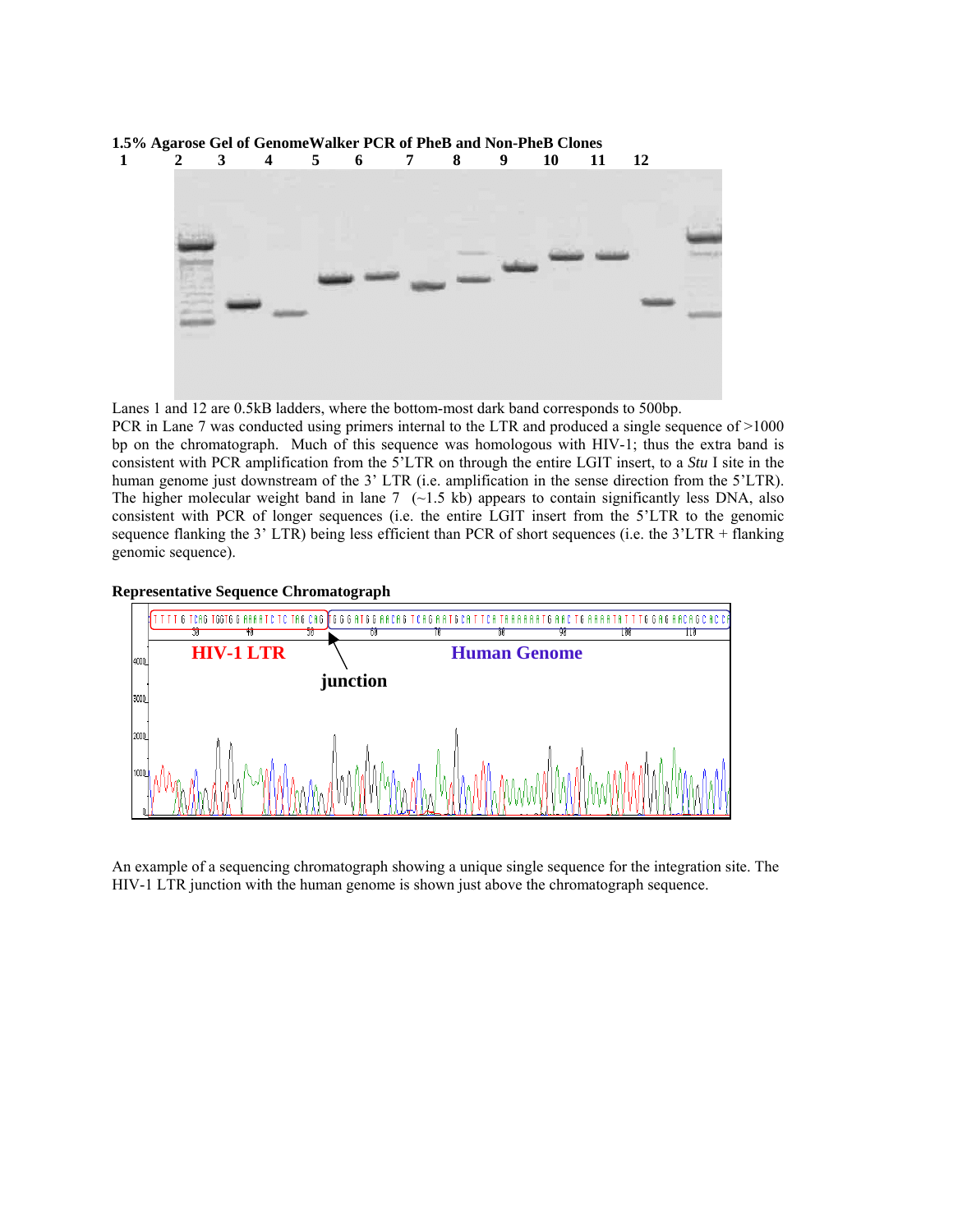#### **GenomeWalker PCR and Sequencing Primers**

The GenomeWalker protocol utilizes two sets of Gene Specific Primers (GSP). GSP1 is for the 1° PCR reaction, and GSP2 used for the nested 2° PCR reaction.

In designing primers, we used BLAST to ensure no significant homology existed with sequences in the human genome and performed GenomeWalker PCR on naïve Jurkats to ensure that no regions were preferentially amplified.

Schematics of all primers used in relation to the HIV LTR are presented below. Primers listed in the figures but whose sequences are not provided failed to yield PCR products or generated non-specific amplification.

For amplifying genomic sequence upstream of the HIV-1 5' LTR U3 region: (these primers are anti-sense to a region just downstream of the 5' U5) GSP1-1: TTCAGCAAGCCGAGTCCTGCGTCGAGA GSP2-2: TCCCTTTCGCTTTCAAGTCCCTGTTCG

For amplifying genomic sequence downstream of the HIV-1 3' LTR U5 region: (these primers are sense to a region just upstream of the 3' U3) U3GSP1-1: GGTGGGTTTTCCAGTCACACCTCAGGT U3GSP2-1: CCTTTAAGACCAATGACTTACAAGGCA

For amplifying genomic sequence downstream of the HIV-1 3' LTR: (these primers are sense to a region just upstream of the 3' U3, and could NOT be used with the *Dra* I library)

3'GSP1-1: TCTGAGCCTGGGAGCTCTCTGGCTAAC 3'GSP2-1: TAGGGAACCCACTGCTTAAGCCTCAAT

For amplifying genomic sequence downstream of the HIV-1 3' LTR U5 region: (these primers are sense to a region within R/U5) 3'GSP1-U5: TCTCTCTGGTTAGACCAGATCTGAGCCT 3'GSP2-U5: CCTCAATAAAGCTTGCCTTGAGTGCTT OR 3'GSP1-U5b: TCTCTGGCTAACTAGGGAACCCACTGC 3'GSP2-U5b: AAGCCTCAATAAAGCTTGCCTTGAGTG

Sequencing primers used were:

U3'as: CCTTCTCTTGCTCAACTGGT (anti-sense within U3) 3'U5for: CCTCAATAAAGCTTGCCTTGAGTGCTT (sense at R/U5) 3'U5for2: CAAGTAGTGTGTGCCCGTCT (sense within U5)  *For sequencing the LTR to detect mutations:*  U3'for: ACTCCCAACGAAGACAAGAT (sense at 5' edge of U3) U3'for2: ACTGCTGATATCGAGCTTGC (sense at 3' edge of U3)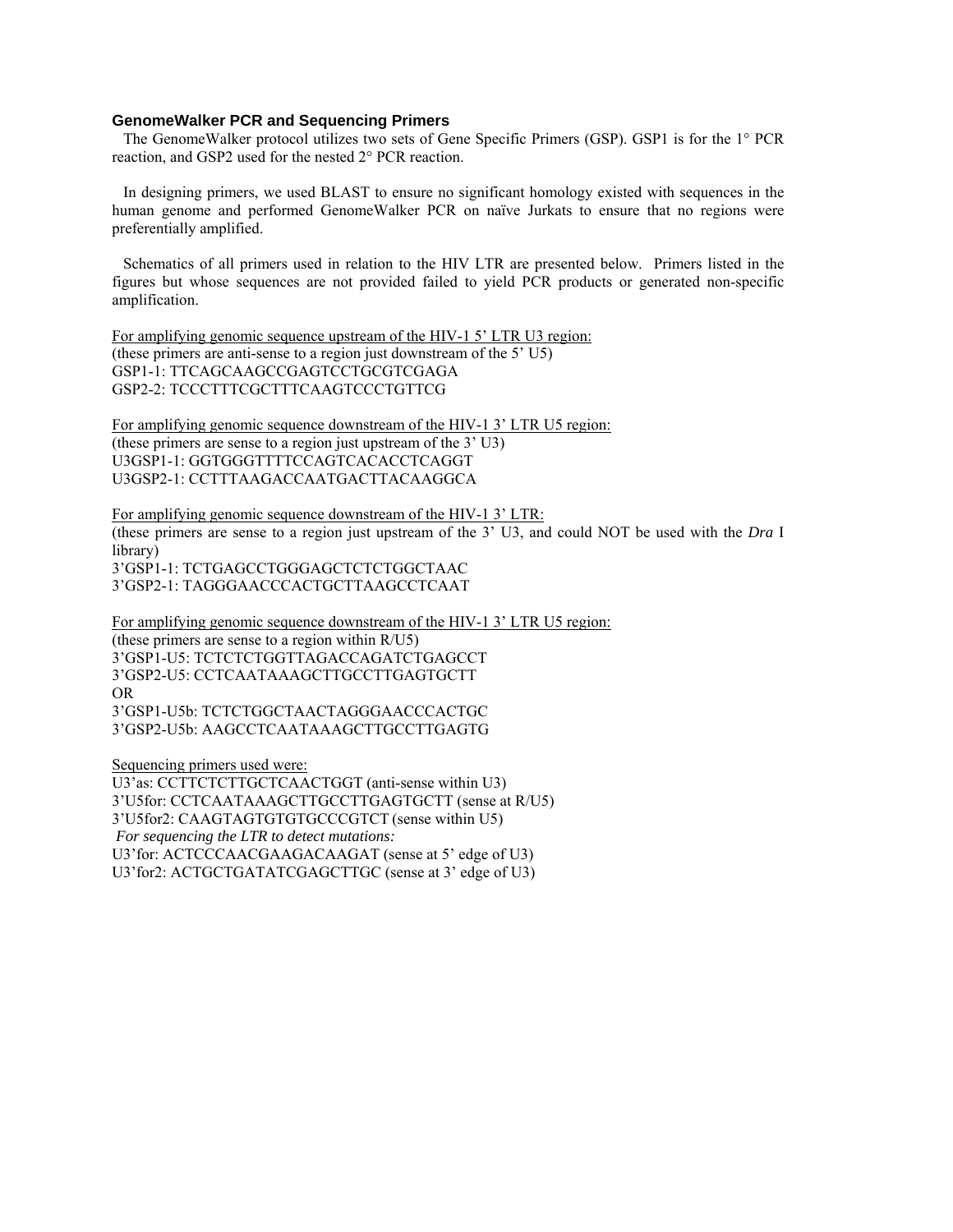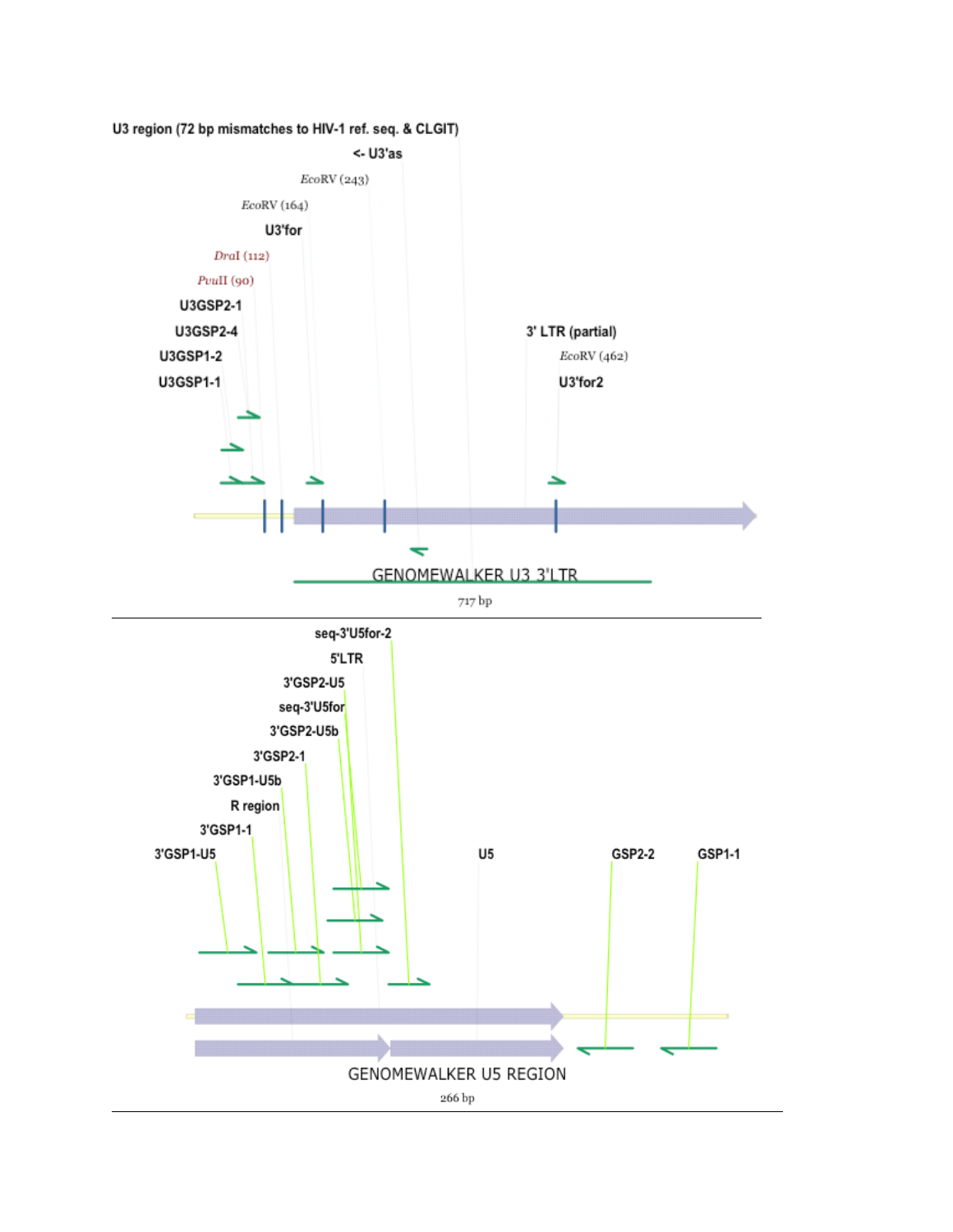## **2. Supplemental Gene Expression Dynamics Figures**

The relative proportions of different phenotypes obtained from a clonal populations isolated from a *Dim* sort of the LGIT infection (see Fig. 2, manuscript):



#### **Chemical Perturbations of a Representative LTR-GFP (LG)** *Dim* **Sorted Clone**

The original unperturbed LG *Dim* clone is in red. The LG clone behavior is shown after 17 hour incubation in: TNF $\alpha$  (green), PMA (orange), and PMA+TNF $\alpha$  (cyan) and after infection with a retroviral vector expressing Tat from a strong tetracycline transactivator regulated promoter (blue). The retroviral vector, CLPIT Tat, is a variant of a virus previously described (Ignowski and Schaffer, 2004).



## LTR-GFP-CMV-PURO<sup>R</sup> Control Infection to Measure Integration Bias

To verify that LG integration was not biased to chromosomal regions of high LTR/GFP expression, Jurkat cells were also infected with LTR-GFP-CMV<sup>P</sup>-Puro<sup>R</sup> (LGCP) where Puro<sup>R</sup> was the Puromycin Nacetyl-transferase antibiotic resistance gene under the control of the Cytomegalovirus immediate early promoter (CMV<sup>P</sup>). Before antibiotic selection the flow cytometry profile of LGCP infected culture appeared identical to that of an LG infection. After antibiotic selection, the vast majority of LGCP infected cells exhibited no GFP expression, but GFP expression could be activated to Dim/Mid levels in all cells by stimulation with the LTR upregulator tumor necrosis factor alpha (TNF $\alpha$ ) (data not shown). The results indicated no integration bias to regions of high basal rate and suggested that many integration sites have little or no basal transcription in agreement with (Jordan et al. 2001). The LGCP infection results demonstrate that only ~20% of integrations have a detectable basal rate.

LGCP was cloned by inserting the CMV-*pac* cassette into LG between the *Xho* I and *Bam* HI sites. LGCP was a kind gift from Josh Leonard.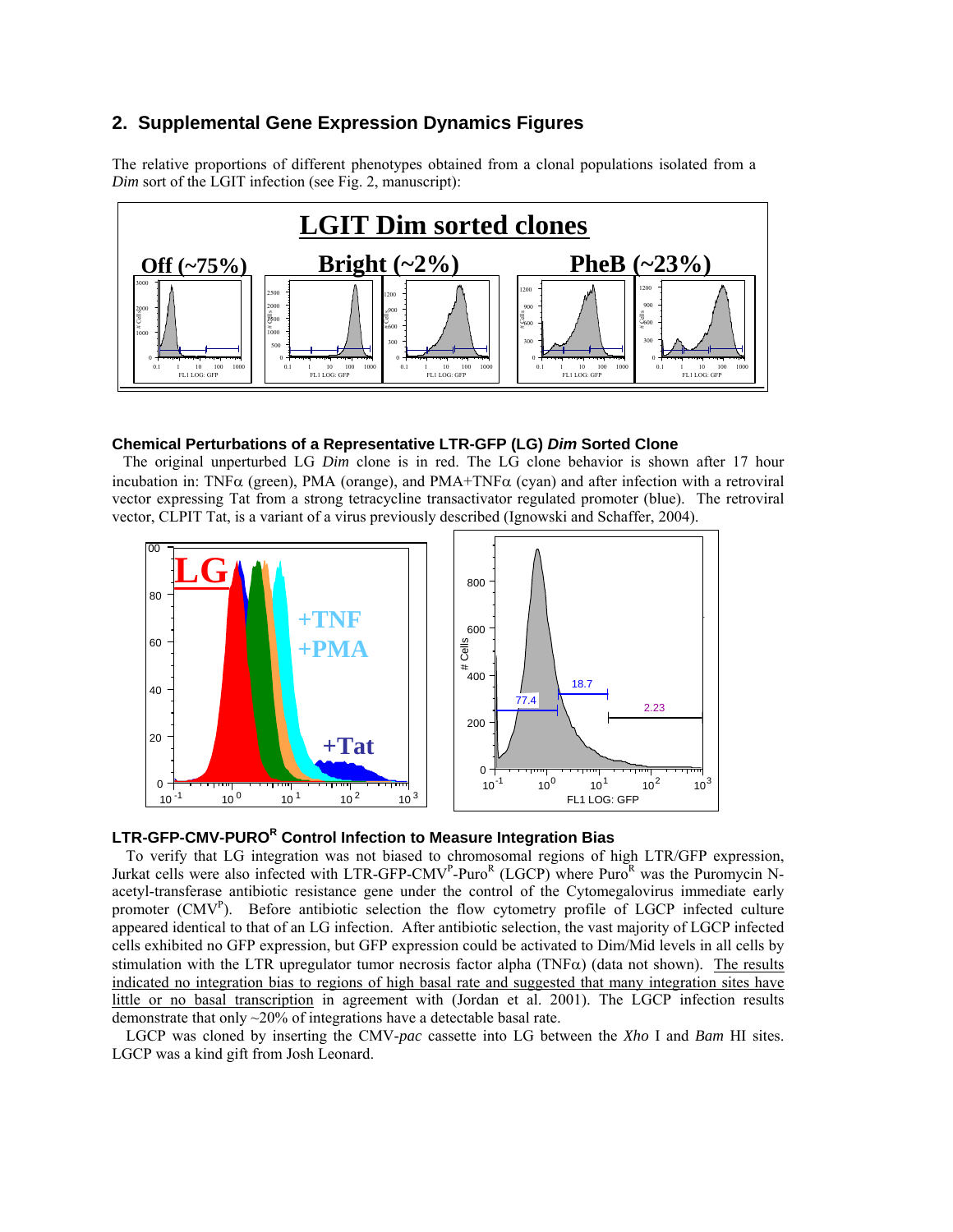**Dynamics of GFP Fluorescence after LGIT Infection of Jurkat and 293 Cells** 



Legend: As described in the Results section of the main article, ~500,000 Jurkat or 293 cells were infected with purified LGIT virus (typically  $10<sup>7</sup>$ -10<sup>8</sup> infectious units/ml, as determined by PMA+TNF $\alpha$  activation after infection) and analyzed by flow cytometry. Time = 0 corresponds to the infection time. 100,000 cells were analyzed by flow cytometry at each time point.



Jurkat and 293 kidney epithelial cells were infected at a low multiplicity of infection (MOI) with the LG and LGIT lentiviral vectors. Typically, after infection with retro- or lentiviral vectors expressing GFP under the control of a standard Cytomegalovirus immediate early promoter  $(CMV<sup>P</sup>)$ , the expression profile stabilizes within 2-4 days (Jordan et al. 2001; Ignowski and Schaffer 2004). Likewise, LG-infected Jurkat cells as well as LGIT-infected 293 cells stabilized in fluorescence profile after  $\sim$ 3 days, as previously reported (Jordan et al. 2001). In contrast, LGIT-infected Jurkats stabilized after only ~6 days. This delay was presumably due to a lower rate of Tat translation, mediated by the IRES, which increased the time necessary to accumulate a threshold concentration of Tat for transactivation.

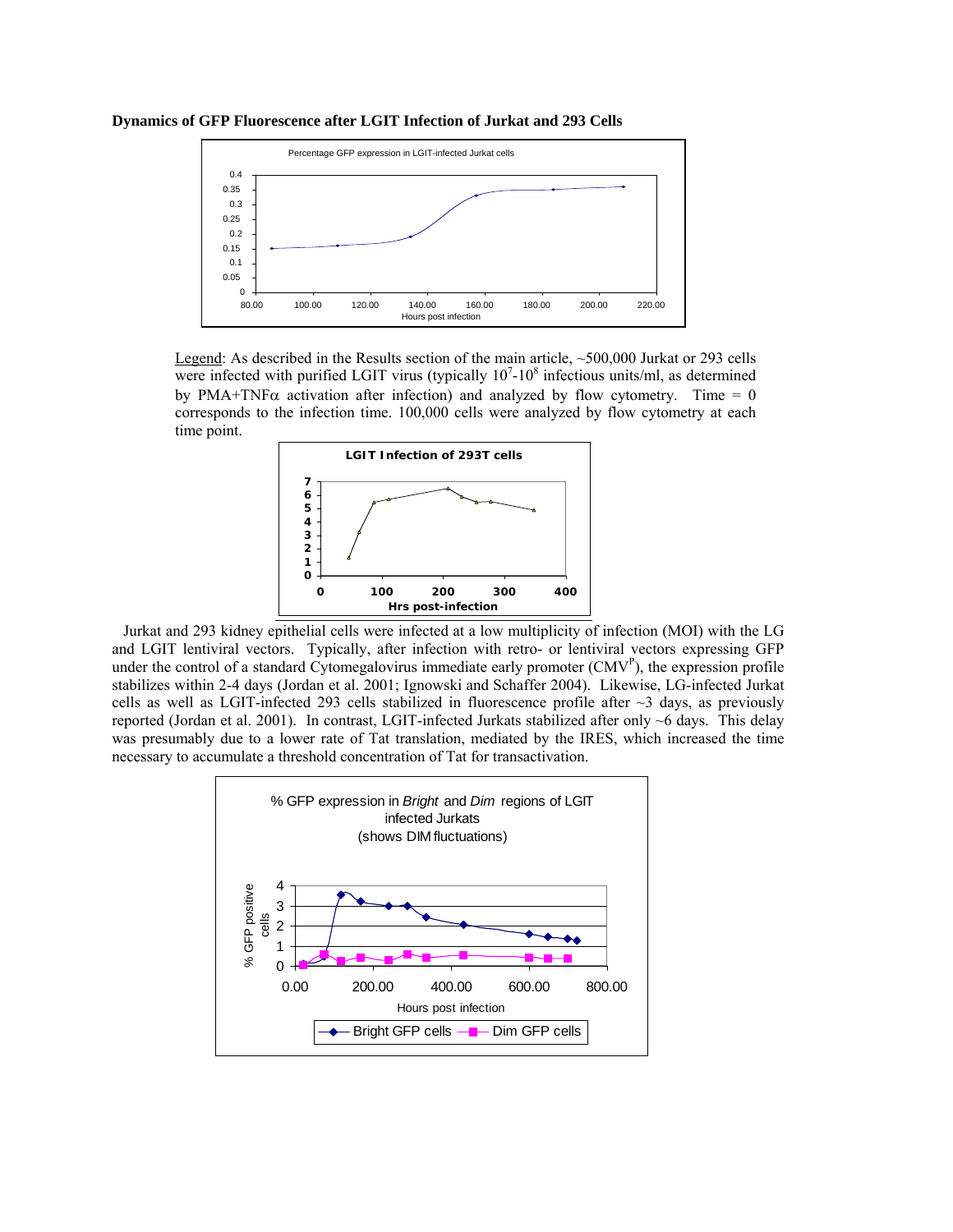### **Extrinsic Noise Controls**

We have argued that the phenotypic bifurcation we observe is due to noise intrinsic to the Tat feedback loop, rather than sources of noise that affect the level of gene expression or fluorescence of the cell as a whole. We have therefore systematically performed a number of key controls for extrinsic noise sources that collectively emphasize the importance of intrinsic Tat feedback noise.



*ii. Cell size and Aneuploidy* 



PheB clones were analyzed on a NPE Quanta flow cytometer (see Methods, main text). Fixation in 2% formaldehyde had no effect on volume measurement or fluorescence. The left panel shows that all fluorescence subpopulations, *Dim*/*Mid* (blue) and Bright (red), have the same cell volume distribution as the overall population (orange). The middle panel shows GFP fluorescence. Right panel (volume vs. GFP) clearly shows no bias in cell volume with respect to GFP fluorescence in PheB.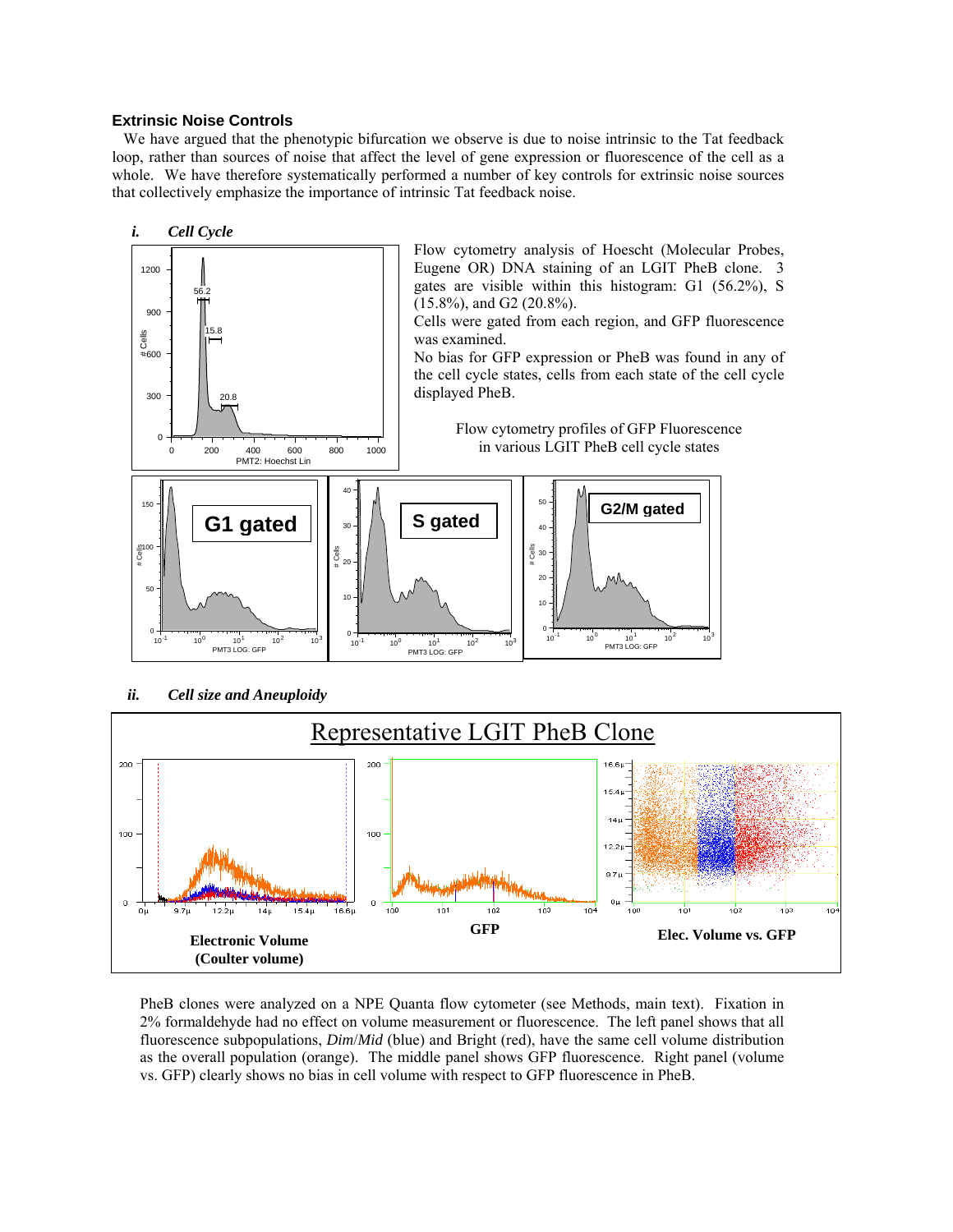#### *iii. Testing Tat Secretion by Coculture of LG* **Dim** *and* **LGIT** *PheB Jurkat Clones*

We and others have demonstrated that when exogenous Tat protein is incubated with cells, it is capable of trafficking to the nucleus and modulating HIV gene expression (Jordan et al. 2001). If in addition Tat were secreted from cells, it could potentially be taken up and modulate the gene expression of neighboring cells, and this higher level feedback could complicate the interpretation of experiments. We therefore explored and eliminated this possibility. Cells were counted, and equal numbers of cells were mixed and analyzed by flow cytometry at indicated time points. If Tat were being secreted and transactivating nearby cells, then some LG *Dim* cells should be transactivated, and the percentage of cells in the Bright region should increase from 31.9%. This did not occur. Turning *Off* of Bright cells (as seen previously) appear to be accounting for the increase in the *Off* percentage.

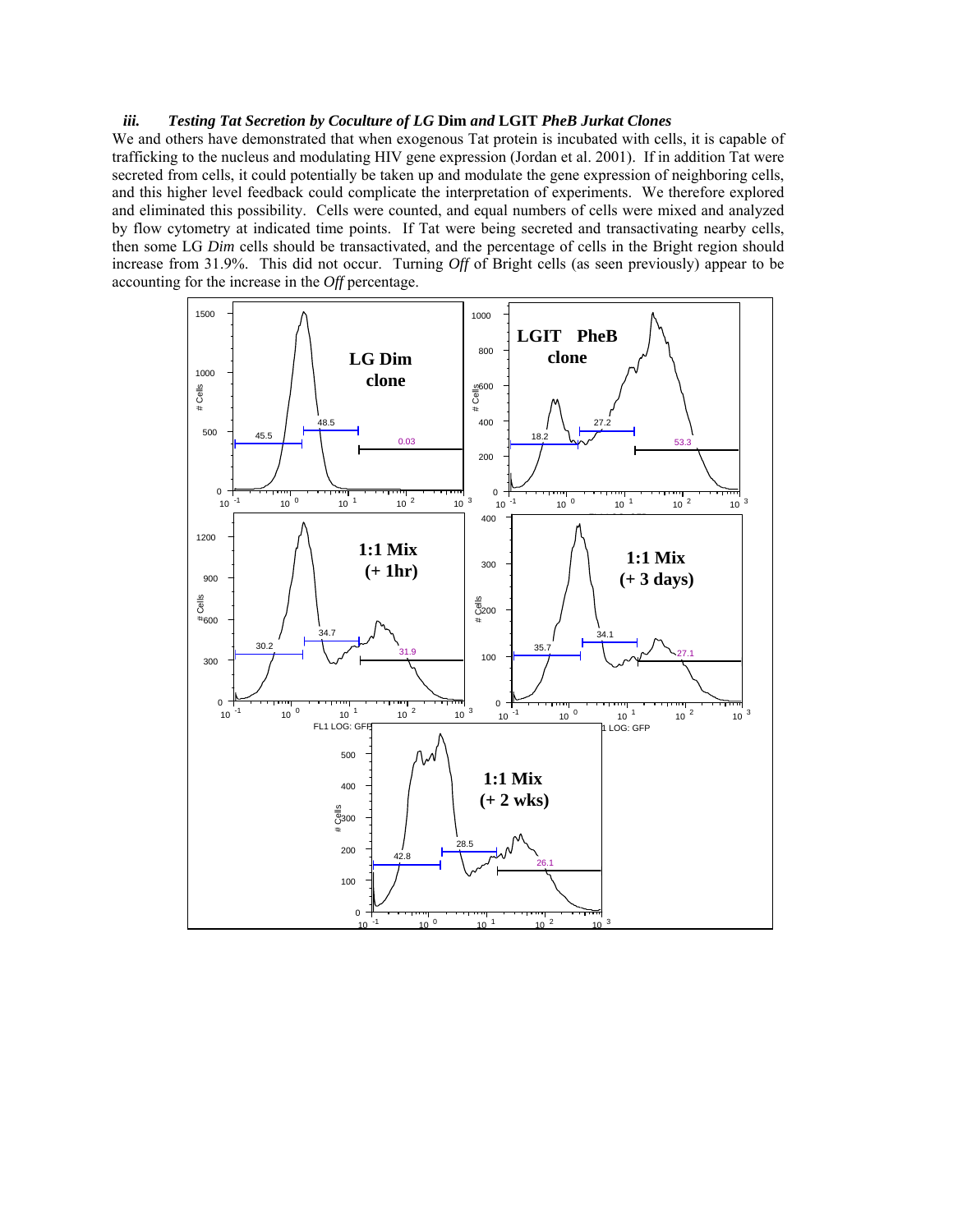#### *iv. Mitosis*

Another possible explanation for unequal GFP expression between cells within a clonal population is that GFP is unequally segregated during cell division. We now present data eliminating this possibility. Below is a representative micrograph of M phase enrichment (by nocodazole wash technique) of an LGIT PheB clonal population. Over 300 cells were examined and no unequal GFP distribution was observed in Bright, *Dim*, or *Off* dividing cells. (Below is a dividing *Dim* cell: Green is GFP, Red in CM-DiI (Molecular Probes, Eugene OR) staining of the plasma membrane, and blue is DAPI (Molecular Probes, Eugene OR) stained DNA.



GFP segregation between daughter cells was only observed in one tenuous case in a non-M phase enriched population. For completeness we have included this micrograph below and we invite the reader to make their own conclusions as to whether these cells are recent mitotic daughters. Below is a Deconvolution Micrograph and 3D reconstruction (using Imaris Bitplane software) of a dividing LGIT PheB cell with unequal GFP distribution to daughters. Red is cytoplasm, green is GFP, and blue is DAPI stained DNA.

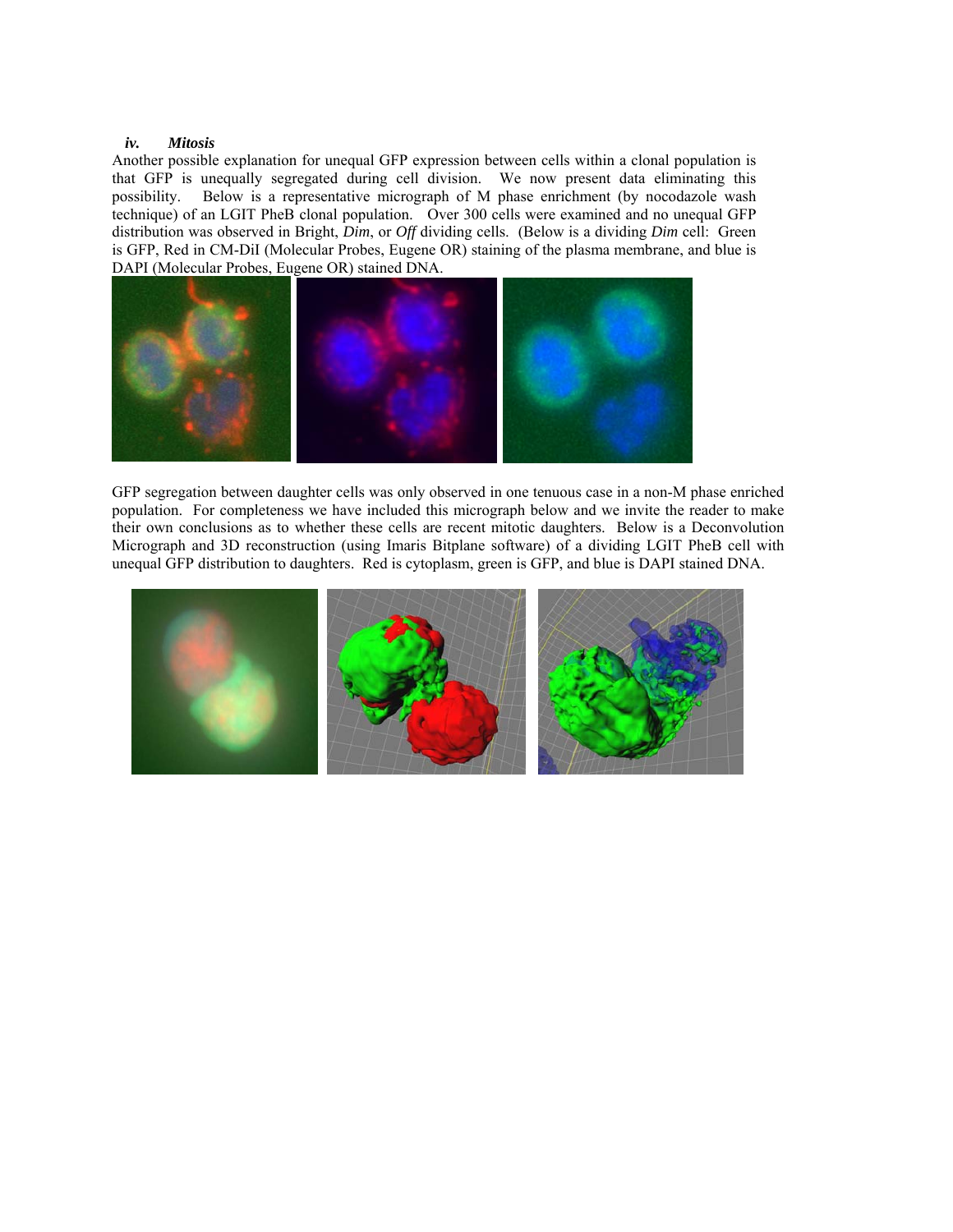# **3. Supplemental Experimental Procedures**

### **Heparin Incubations**

Tat is known to bind the poly-sulfate form of the glyco-amino-glycan heparin (Tyagi et al. 2001), and the membrane bound form, heparan sulfate, has been implicated as the receptor utilized by Tat to cross the plasma membrane during protein transduction. A series of LGIT infections at different MOIs were performed, and soluble heparin (Sigma Chemical Co, St. Louis MO) added to the cultures shortly after infection to inhibit the cellular uptake of potentially secreted Tat. Infections were not performed in the presence of heparin since it would be sequestered by the polyvalent cation polybrene that is used to increase infection efficiency. If Tat were being emitted from GFP bright LGIT infected cells and transactivating LGIT *Dim* cells, we would expect to see a reduction the proportion of LGIT *Bright* cells upon heparin incubation. No reduction in *Bright* GFP expression was observed in these heparin-incubated cultures (see above). Furthermore, an LGIT-infected Jurkat clone expressing high levels of GFP (manuscript, Fig. 3d) was co-incubated with a low expressing LG clone (manuscript, Fig. 3f) that was shown to transactivate to under exogenous recombinant Tat protein incubation at a 1:1 ratio. If Tat were emitted from the LGIT infected cells the proportion of low GFP expressing cells (LG clone) should have decreased. But no change in the relative concentrations of each GFP population was observed (see above). The equivalent co-culture experiment was performed using bulk sorted (poly-clonal) populations of LGIT *Bright* and LG cells (supp info). These results agree with unpublished observations obtained by other groups in which they co-cultured Jurkats transfected with a Tat-expressing plasmid and Jurkats infected with an LTR-luciferase lentiviral vector and observed no luciferase expression (E. Verdin personal communication).



Similar heparin incubations were performed in 293T kidney epithelial cells infected with the LGIT vector and yielded similar results that did not support Tat trafficking between cells:

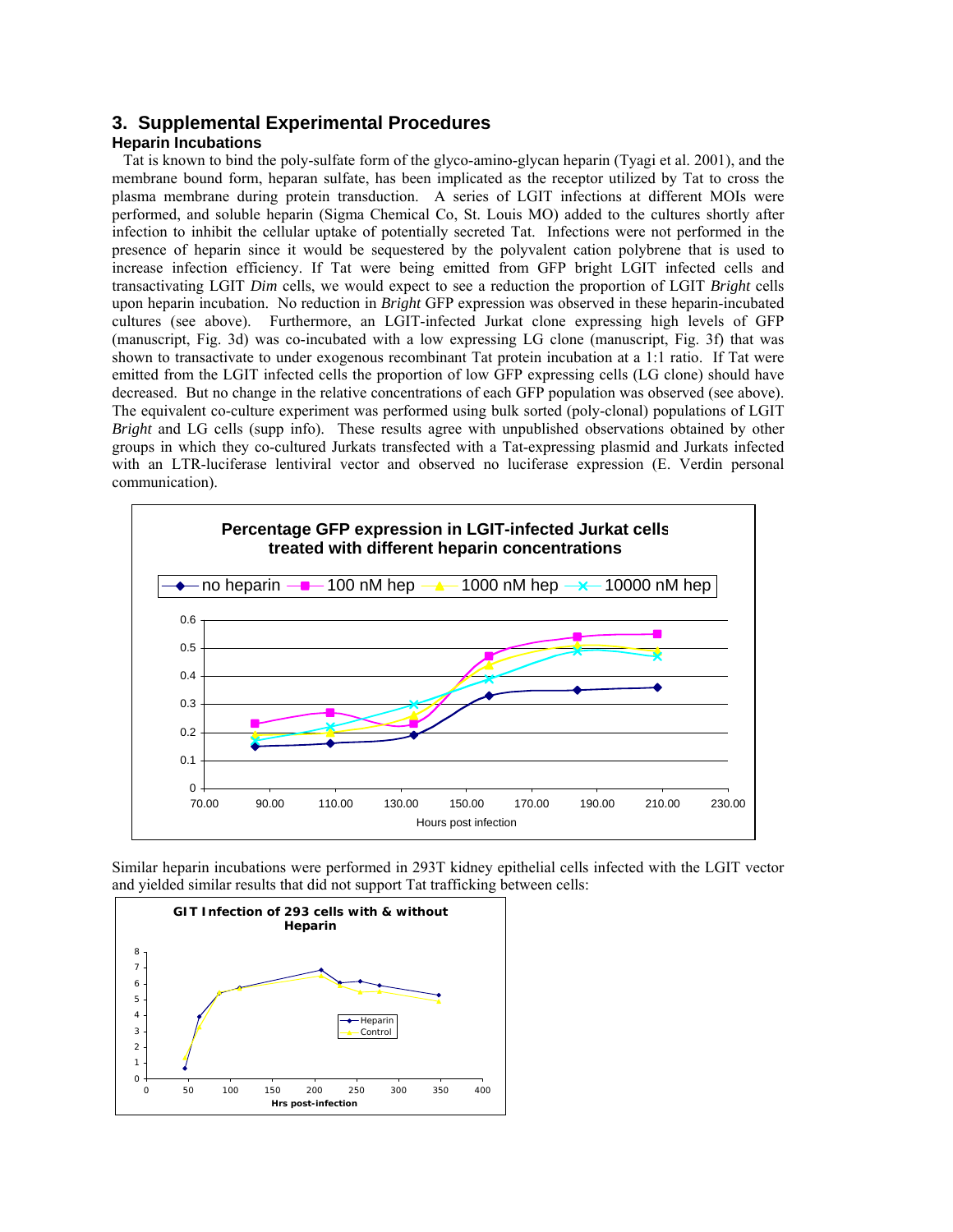#### **In Silico Design of the In Vitro Stochastic Reporting Vector LGIT**

We used published data (Feinberg et al. 1991; Reddy and Yin 1999) to construct a preliminary ODE model that could fit Tat transactivation dynamics observed in cell culture (Feinberg et al. 1991). The model described only the nuclear and cytoplasmic mRNA concentration of a reporter protein driven off the HIV-1 LTR in the presence of Tat as well as the concentration of this reporter protein. Nonlinear least squares fitting of the ODE model to published experimental data was performed using Berkeley Madonna in order to establish general parameter regimes for unknown or unpublished parameter values.

In order to study this Tat transactivation model in the limit of low Tat concentration (a regime where noise could affect the output of the circuit) the ODE model was converted into a stochastic Monte-Carlo simulation via the Gillespie algorithm (Gillespie 1976). Stochastic simulations were performed using an in-house code written in ANSI C adapted from previous work (Lai et al. 2004). nRNA and cRNA are nuclear and cytoplasmic mRNA, respectively, P is protein (in this case the reporter Neo used by Feinberg et al. 1991).

#### **ODE model**

 $d/dt$  (tat) = - dtt\*tat  $d/dt$  (nRNA) =  $(b+v*tat)/(k+tat)$  -  $ex*nRNA - dr*nRNA$  $d/dt$  (cRNA) =  $ex*nRNA - dr*cRNA$  $d/dt$  (P) = vp\*cRNA/(kp+cRNA) - dp\*P  $RNA = nRNA + cRNA$ dtt = 0.154; b = 0.01; dr = 1.6; ex = 2.6; dp = 0.39; v = 150; k = 50; vp = 11; kp = .676



The model was numerically solved in Berkeley Madonna™ using published parameter values (Reddy and Yin 1999) and nonlinear least squares fitting *in vitro* data (Feinberg et al. 1991) for unknown parameter values. This ODE model was converted into a stochastic simulation by the method of Gillespie

and simulations produced the following results, where Tat concentration as a function of time (seconds) is shown:

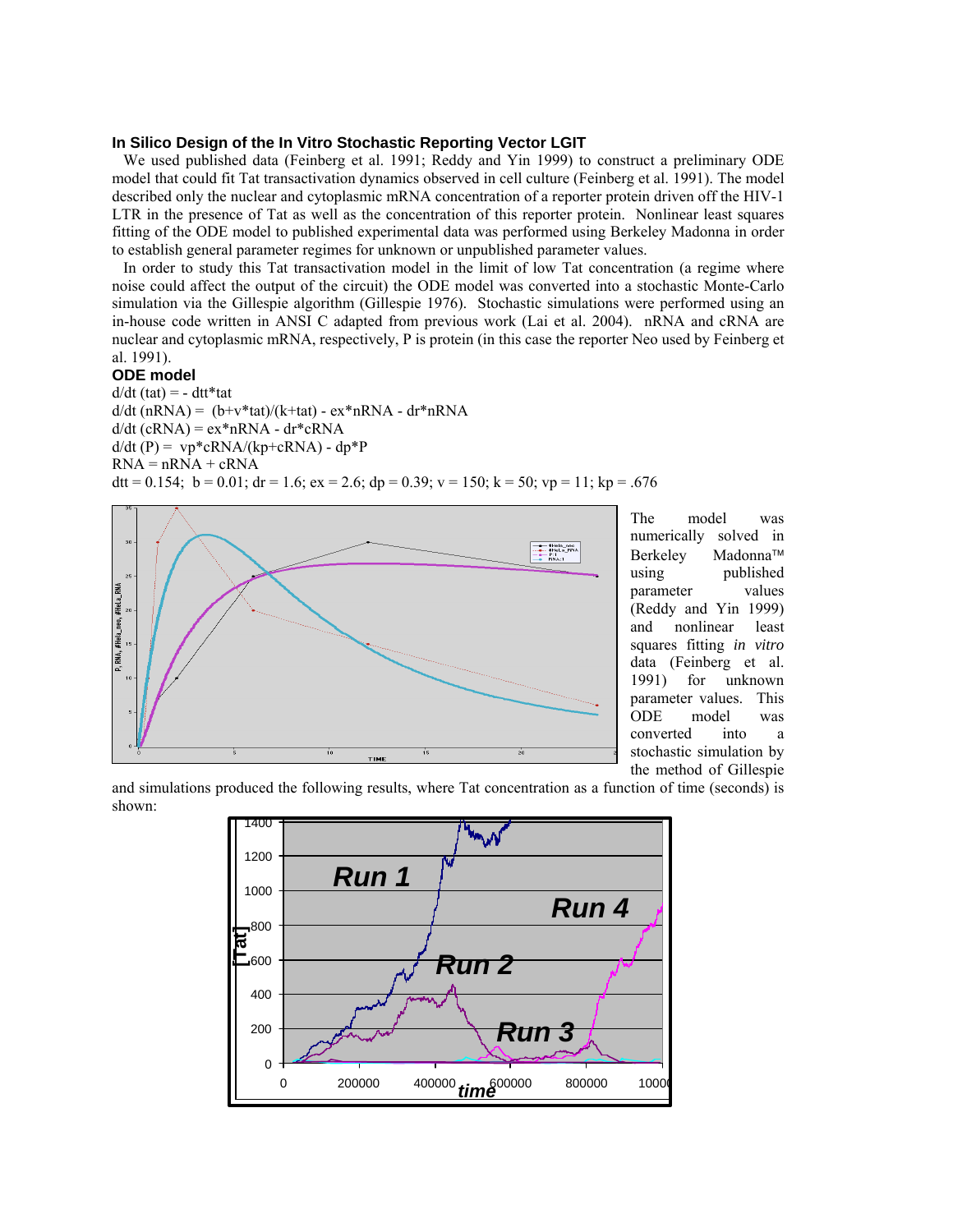Outcome was highly dependant upon basal and Tat degradation rates, and produced a highly variable outcome where the system either transactivated (Run 1), began transactivation and then failed (Run 2), on occasion never transactivated (Run 3), or transactivated after a long delay (Run 4).

The LGIT vector was designed such that Tat followed the IRES in order to reduce the effective basal rate for Tat. GFP was used as a reporter for the activity of the HIV-1 long terminal repeat (LTR) promoter, and Tat was placed 3' of the Internal Ribosomal Entry Sequence (IRES) of encephalomyocarditis virus, since the IRES is known to reduce expression of the  $2<sup>nd</sup>$  cistron (i.e. Tat) 10-fold or more, relative to the first cistron (i.e. GFP) (Mizuguchi et al. 2000). Thus, the IRES was used to effectively reduce the Tat transcription rate to amplify the effects of the low Tat expression dynamics that we wished to study, somewhat analogous to Tat's position downstream of several splice acceptor options in wild type HIV-1. A fraction of wild type HIV-1 clones that integrate into regions of the genome nonpermissive for high basal gene expression would be expected to yield the same low expression rates. In order to isolate the effect of the Tat transactivation loop, no other HIV-1 genes were included in the vector.

#### **Sub/Resorting Experiments on LGIT PheB Clones**

LGIT PheB clones were routinely FACS sub-sorted into *Bright* and *Off* populations, and these sub-sorted populations consistently had initial fluorescence profiles in the region from which they were sorted. *Bright* sorted sub-populations did relax into the *Off* fluorescence (Davis et al. 2001) region over time. We also provided Jurkat LGIT PheB clones to the Laboratory of David Schatz's (Yale Univ. Medical School), and equivalent sub-sorting results and relaxation dynamics were obtained in their hands.

Cells sub-sorted from the *Dim* region of an LGIT PheB clone evolved and recapitulated the original bifurcated profile. In rare cases FACS sorting from the *Off* region of an LGIT PheB clone resulted in a fraction of cells turning *Bright*. This result may be due to the stress (both fluid dynamical and high-voltage stress) induced by FACS.

#### **No Correlation of Aneuploidy with GFP Expression using Flow Cytometry**

Thomas et al (Thomas et al. 2002) have reported a technique to measure aneuploidy in cell lines. Briefly, the NPE Systems flow cytometer is a unique device that gates fluorescence events based on volume (Coulter volume, or electronic impedance) rather than the standard forward vs. side-scattering gating method used by Coulter and Beckton-Dickinson cytometers. Accurate measurements of volume can be made for cells, nuclei, and beads based on the impedance change caused by volume exclusion in a solution of known ionic strength. This principle along with DAPI staining of DNA can be used to measure aneuploidy in cells. Typically, DAPI staining in this system is used for cell cycle analysis, as a cell of course doubles the amount of DNA in the nucleus between G1 and G2, and the cell and its nucleus are known to expand in volume from G1 to S to G2. (This volume expansion phenomenon is the basis of a cell cycle state isolation technique called centrifugal elutriation (Davis et al. 2001)). Thus, nuclei of the same size but containing more DNA are likely polyploidy, and this has been confirmed in transformed breast cancer epithelial cell culture lines (NPE Systems, personal communication). The excess nuclear volume does not appear to be due to be taken up by excess space or water (as determined by deconvolution microscopy, see US Patent # 4,818,103).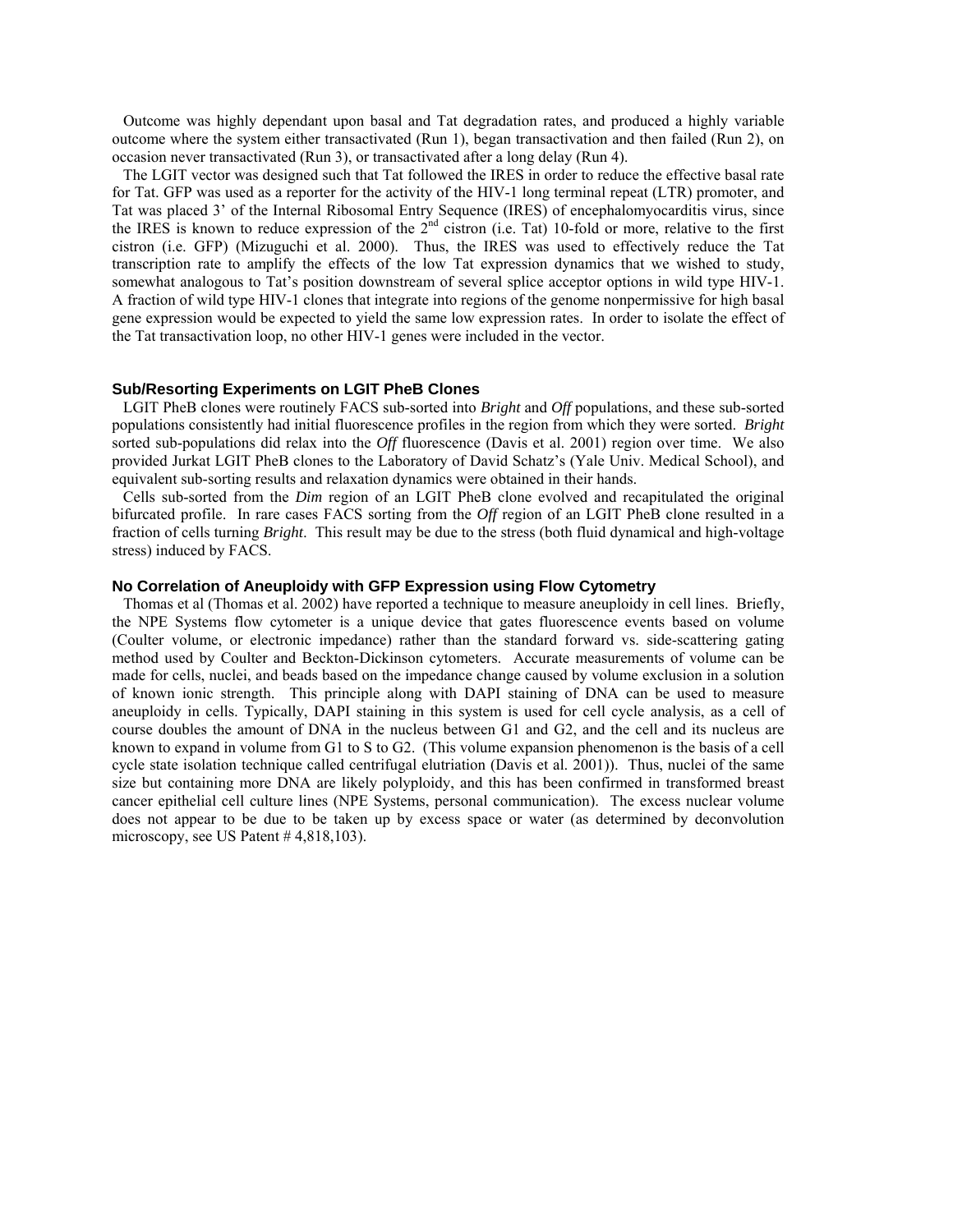Jurkat cells were fixed in 2% formaldehyde, washed in PBS, and resuspended in NIM-DAPI solution (NPE Systems Inc., Pembroke Pines, FL) to lyse the membrane. Non-lysed, formaldehyde-fixed cells exhibited volume measurements equivalent to non-formaldehyde fixed cells  $(\sim 15 \mu m)$  diameter). GFPexpressing Jurkat cells lysed in NIM-DAPI, but not fixed in formaldehyde (i.e. nuclei only) exhibited volume measurements equivalent to Jurkat cells lysed in Triton X-100 (i.e. nuclei only,  $\sim$  5  $\mu$ m diameter) and did not exhibit any GFP fluorescence, consistent with the removal of all cytoplasmic proteins. Surprisingly, Jurkat cells that had been fixed and then lysed in NIM-DAPI registered volume measurements equivalent to bare nuclei (~5µm diameter) while still exhibiting GFP fluorescence equivalent to unfixed, non-lysed cells. This result can be explained by recalling that Coulter volume is measured by exclusion of ions in solution and lysing + fixation still allows for ions to permeate the fixed cytoplasm but not the nucleus. Thus, fixed + lysed cells maintain a halo of GFP around the major volume determinant, the



nucleus, and using this protocol it is possible to correlate aneuploidy with GFP expression. As can be seen in the figure below, for two representative LGIT PheB clones, no significant aneuploidy was observed (Elec. Vol. vs DAPI), and no correlation could be observed between *Bright* or *Off* subpopulations and DNA content vs. nuclear volume (i.e. aneuploidy), respectively.

Furthermore, nuclear volume did not appear to be correlated with increased nuclear protein levels, as determined by fluorescamine staining using the above fixation + lysing protocol (data not shown).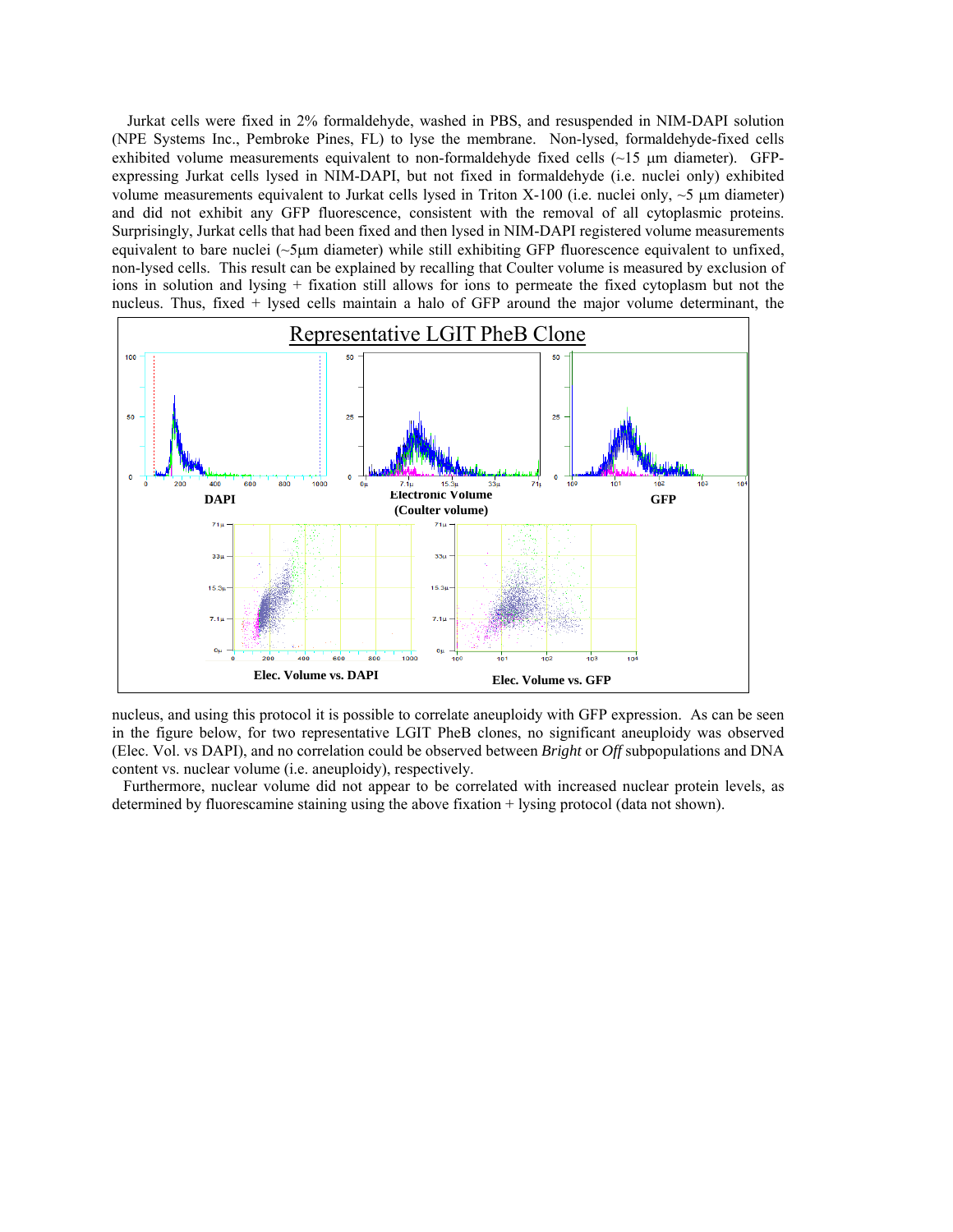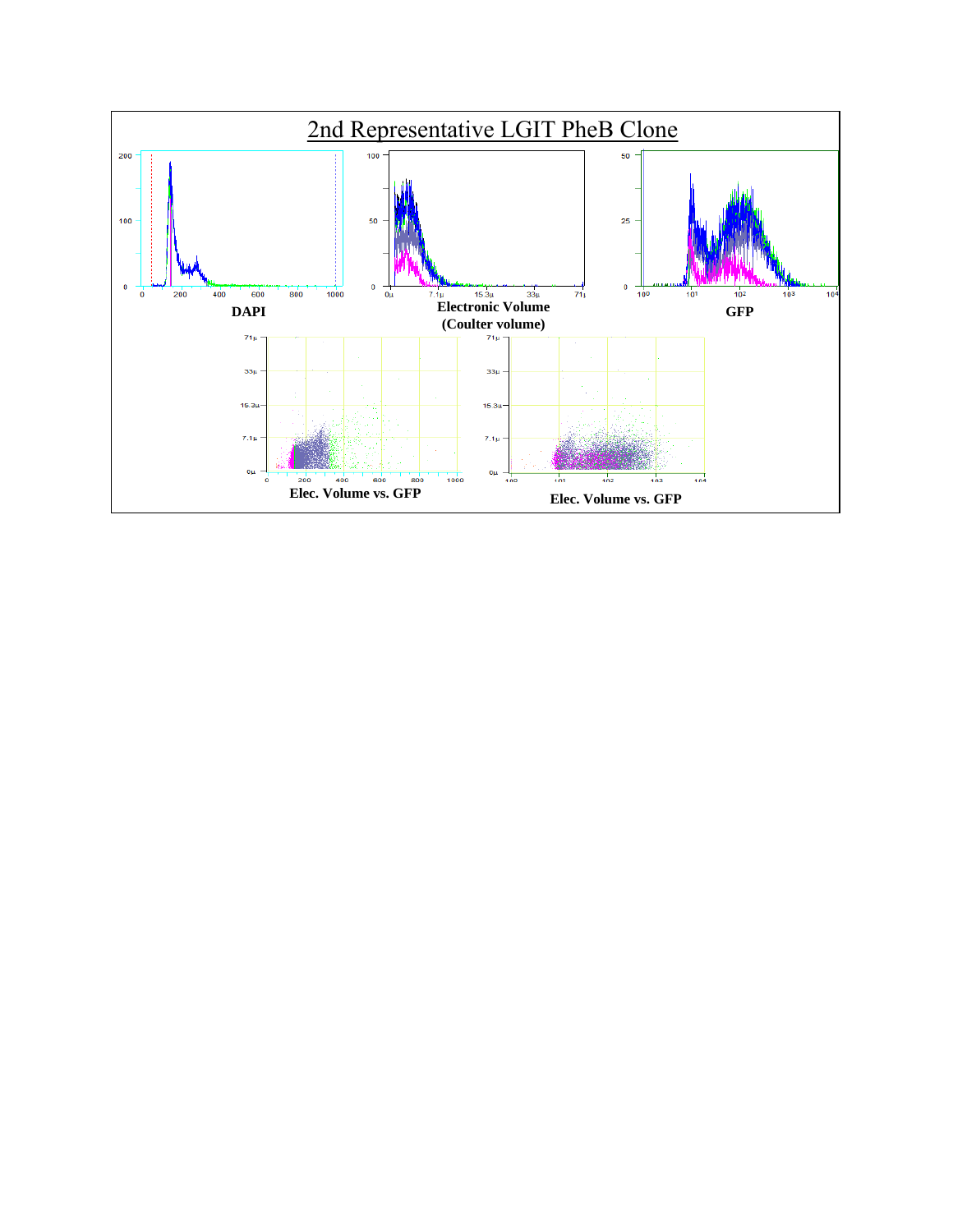#### **Increased Transactivation Efficiency by Downregulation of the pTEFb Inhibitor HEXIM1**

HEXIM1 binds to the pTEFb complex, specifically Cyclin T1 and CDk9, via the small nuclear RNA 7SK and renders pTEFb inactive (Yik et al. 2004). In order to titrate away HEXIM1 and thereby upregulate pTEFb we constructed a retroviral vector over-expressing 7SK under the control of



an RNA polymerase III promoter (U6 promoter) and encoding an antibiotic selection cassette  $(CMV-Neo<sup>R</sup>)$ . LGIT Bright bulk sorts (Fig. 2a) and individual PheB clones (Fig. 3b) were infected with this vector and selected using neomycin. As shown (left), LGIT cells over-expressing 7SK were uniformly *Bright*, had slightly increased *Bright* fluorescence compared to naïve LGIT, and did not relax into the *Off* region over many weeks. A control vector where 7SK was replaced by an inert GFP sequence (which does not appear to generate protein when driven from the RNAPII promoter) showed no increased fluorescence and did relax into the *Off* region.

## **LTR-mRFP-IRES-TatGFP Infection**

The monomeric Red Fluorescent Protein (mRFP) (Campbell et al. 2002) was chosen over conventional dsRed for its rapid maturation time (on same the order of GFP) and its inability to generate fluorescence resonance energy transfer (FRET) with GFP. MOI was estimated based upon tittering virus after infection with naïve Jurkat cells followed by incubation in TNFα, as described in the main text. The difference in mean GFP fluorescence between LGIT and LRITG after  $TNF\alpha$  incubation provided a rough/preliminary measure of IRES translation efficiency between the 1<sup>st</sup> and 2<sup>nd</sup> cistron. LGIT GFP fluorescence was  $\sim$ 200 fold greater than LRITG GFP fluorescence after  $TNF\alpha$  stimulation (data not shown), though the GFP-Tat fusion may have a different protein stability and translation efficiency as compared to GFP alone.

### **qRT-PCR Analysis of LGIT and Nearby Gene Expression**

Clones were sorted with the Beckman-Coulter EPICS Elite ESP Sorter into *Bright* and *Off* collections of 500,000 cells. Total RNA from unsorted clones and each sorted collection was immediately isolated using TRIzol reagent (Invitrogen, Carlsbad, CA) and quantified by spectrophotometry. Then, total RNA was reverse-transcribed to cDNA using the ThermoScript RT-PCR System (Invitrogen) with  $oligo(dT)_{20}$ primers according to the manufacturer's instructions. Each RT-PCR reaction was performed at 55.0°C for 50 min. Quantitative real-time PCR (qPCR) was performed using the iCycler iQ Real-Time PCR Detection System (Bio-Rad, Hercules, CA) and SYBR Green or Black Hole Quencher (BHQ) probes. SYBR green was used for all qPCR reactions, except for the detection of HIV Ψ, in which the previously reported Taqman probe (Biosearch Technologies, Novato, CA) [5' 6-FAM

d(AGCTCTCTCGACGCAGGACTCGGC) BHQ-1 3'] was employed (Sastry et al. 2002). For all reactions, qPCR conditions were: 95.0°C for 2 min followed 55 cycles of 95.0°C for 30 s, an annealing temperature for 30 s, and 72.0°C for 20 s. The annealing temperature was  $67.0$ °C for human beta-actin, 60°C for HIV Ψ, 57.0°C for human LAT1-3TM, and 55.0°C for both human FOXK2 and human C11orf23. Oligonucleotide primer sequences (Invitrogen) are as follows:

Sense human beta-actin (5'- ACCTGACTGACTACCTCATGAAGATCCTCACCGA), antisense human beta-actin: (5'-GGAGCTGGAAGCAGCCGTGGC CATCTCTTGCTCGAA), sense human LAT1-3TM (5'-CTCAAGCCGCT CTTCCCCA), antisense human LAT1-3TM (5'-

GGCCTTCACGCTGTAGCAGTTCA) (Ito et al. 2002), sense HIV Ψ (5'-

ACCTGAAAGCGAAAGGGAAAC), antisense HIV Ψ (5'-CACCCATCTCTCTCCTTCTAGCC) (Sastry et al. 2002), and the RT<sup>2</sup>PCR Primer Sets for human FOXK2 (a.k.a. ILF1) and human C11orf23 (SuperArray Bioscience Corporation, Frederick, MD). Data were normalized to human beta-actin, and all reactions were perfomed in triplicate. To confirm the qPCR specificity, melt curves were performed on the Bio-Rad iCycler for all samples assayed with SYBR Green, and all samples were resolved on a 3% agarose gel to confirm the presence of a specific band.

Below are the raw data that was used to construct Fig. 4d in the main text.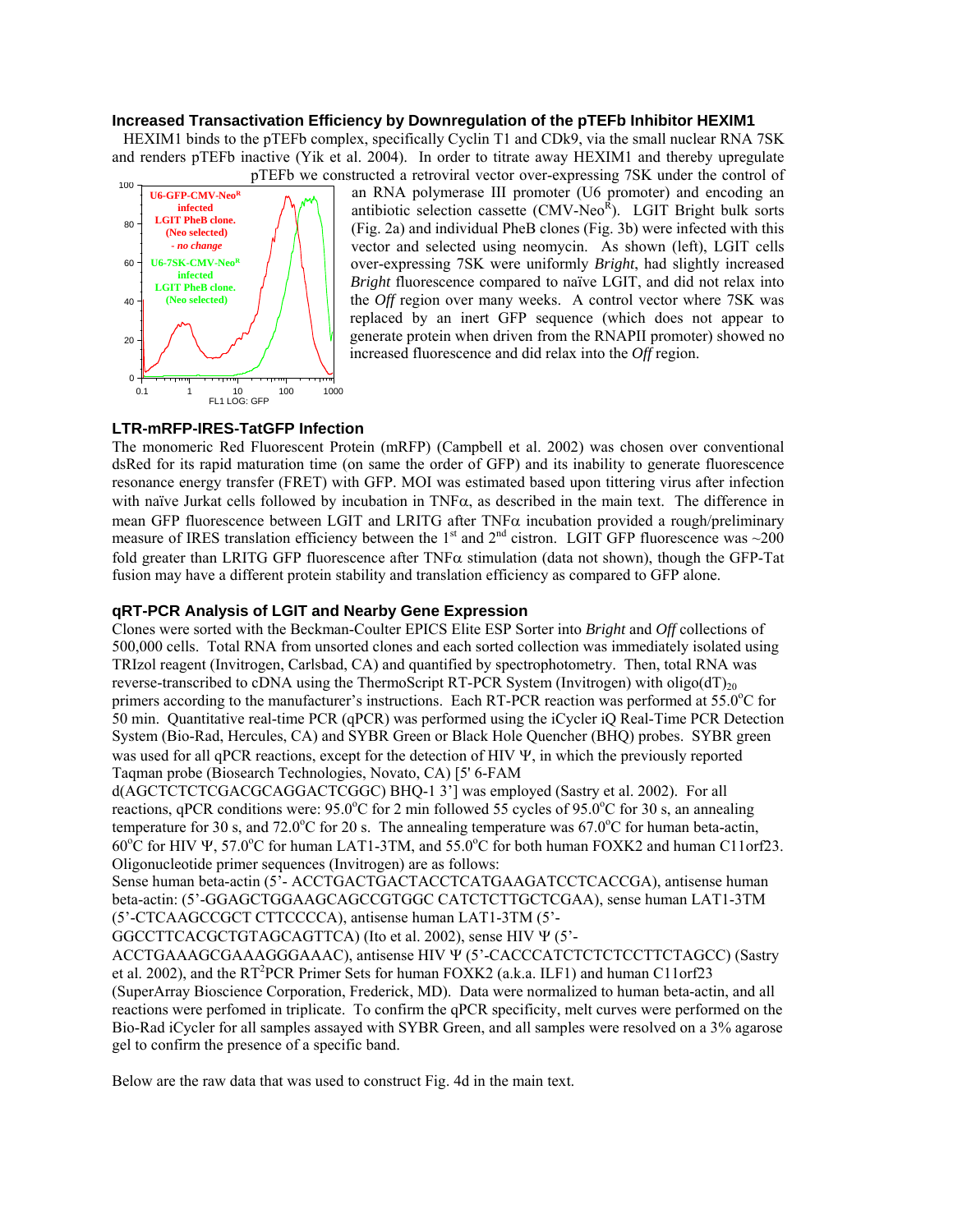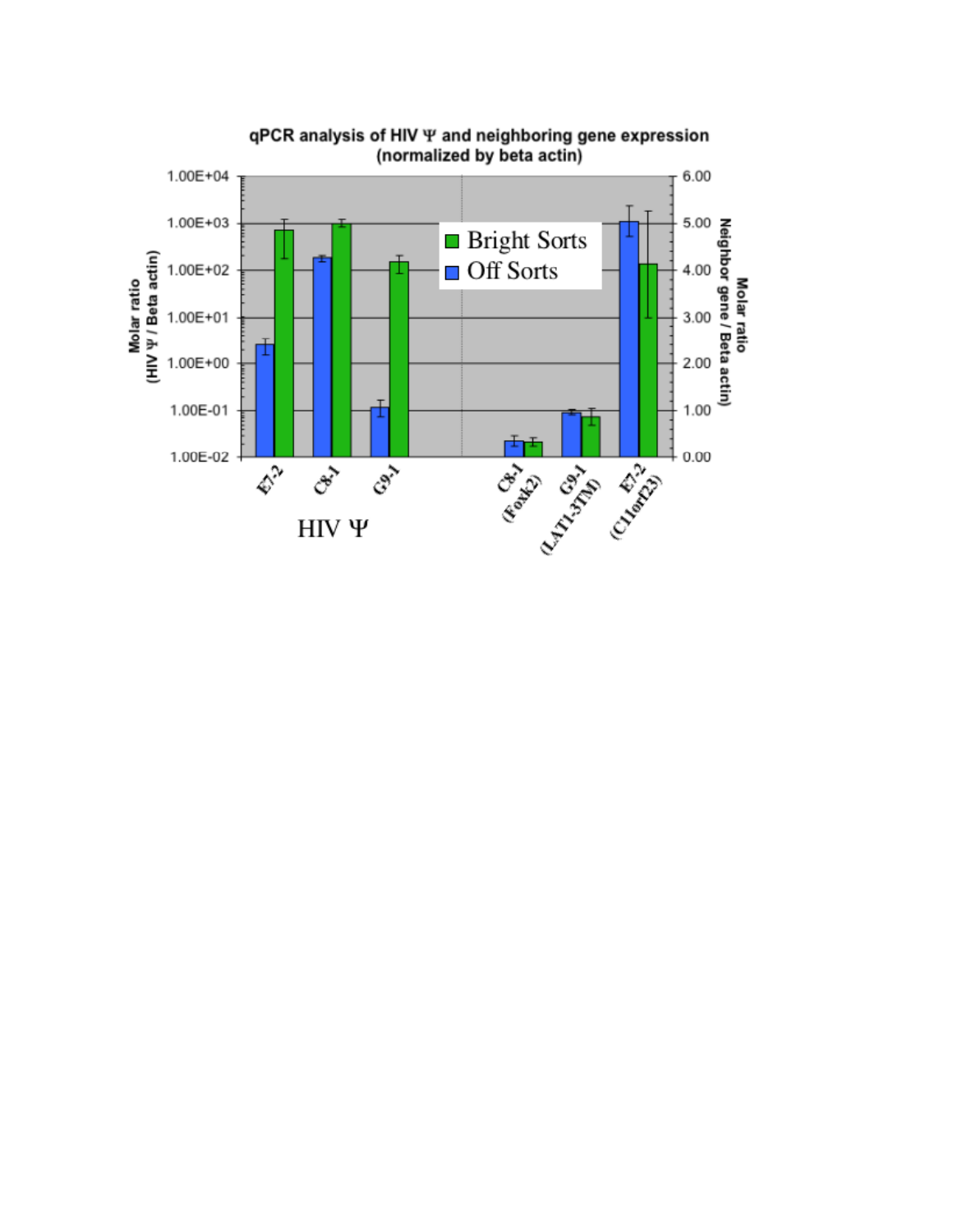# **4. Summary Table of Extrinsic Controls**

Here we present summaries of many of the controls performed, the potential mechanism being controlled for, and the result of the experiment:

| Argument | IRES induces noise in        | Cell size: larger   | Cell cycle state    | Mitosis         |
|----------|------------------------------|---------------------|---------------------|-----------------|
|          | protein translation and      | cells have $>GFP$   | produces GFP        | produces GFP    |
|          | results in GFP diff. between | fluor, than smaller | differences in      | diffs. in       |
|          | cells.                       | cells.              | cells               | daughter cells  |
| Evidence | - IRES Literature does not   | Measurements on     | Flow cytometery     | Nocodazole      |
| against  | support IRES amplifying      | the NPE flow        | cell cycle analysis | wash            |
|          | translational noise          | cytometer that      | of LGIT PheB        | experiment      |
|          | - Previous results with LTIG | measures true       | clones (DAPI        | showed no       |
|          | (Jordan et al. and our own)  | Coulter volume (not | staining)           | <b>GFP</b>      |
|          | do not show IRES inducing    | light scattering)   | showed no cell      | differences     |
|          | <b>GFP</b>                   | showed no cell size | cycle bias for      | between         |
|          | instability.                 | bias in diff.       | different regions   | mitotic         |
|          |                              | fluorescence        | of fluorescence     | daughter cells  |
|          |                              | regions             |                     | in $>300$ cells |
|          |                              |                     |                     | observed.       |

Noise Extrinisic to Tat Transactivation Is Not Responsible for PheB

LGIT PheB Clones Are a Monoclonal Population without Significant Poly- or Aneuploidy

| Argument         | Errors in FACS single-cell sorting<br>distributed 2 or more cells into each well<br>producing a polyclonal pop.                                                                                                                                                                                                                | LGIT PheB Jurkat clones are<br>aneuploid with <i>Bright</i> cells<br>having multiple copies of<br>chromosomes where LGIT<br>integrated                                                            |
|------------------|--------------------------------------------------------------------------------------------------------------------------------------------------------------------------------------------------------------------------------------------------------------------------------------------------------------------------------|---------------------------------------------------------------------------------------------------------------------------------------------------------------------------------------------------|
| Evidence against | - Genomewalker PCR showed single<br>bands for all PheB clones on both 5' and<br>3 <sup>'</sup> amplification<br>- Genomewalker using 2 clonal pops.<br>Mixed together produced 2 bands and<br>polyclonal bulk FACS sort produced<br>multiple bands (Fig. 5)<br>- Sequencing of total PCR product<br>produced a single sequence | - Flow cytometry experiment<br>(see methods below) to<br>simultaneously measure<br>aneuploidy (DAPI) and GFP<br>content in a cell showed no bias<br>for different fluorescence<br>subpopulations. |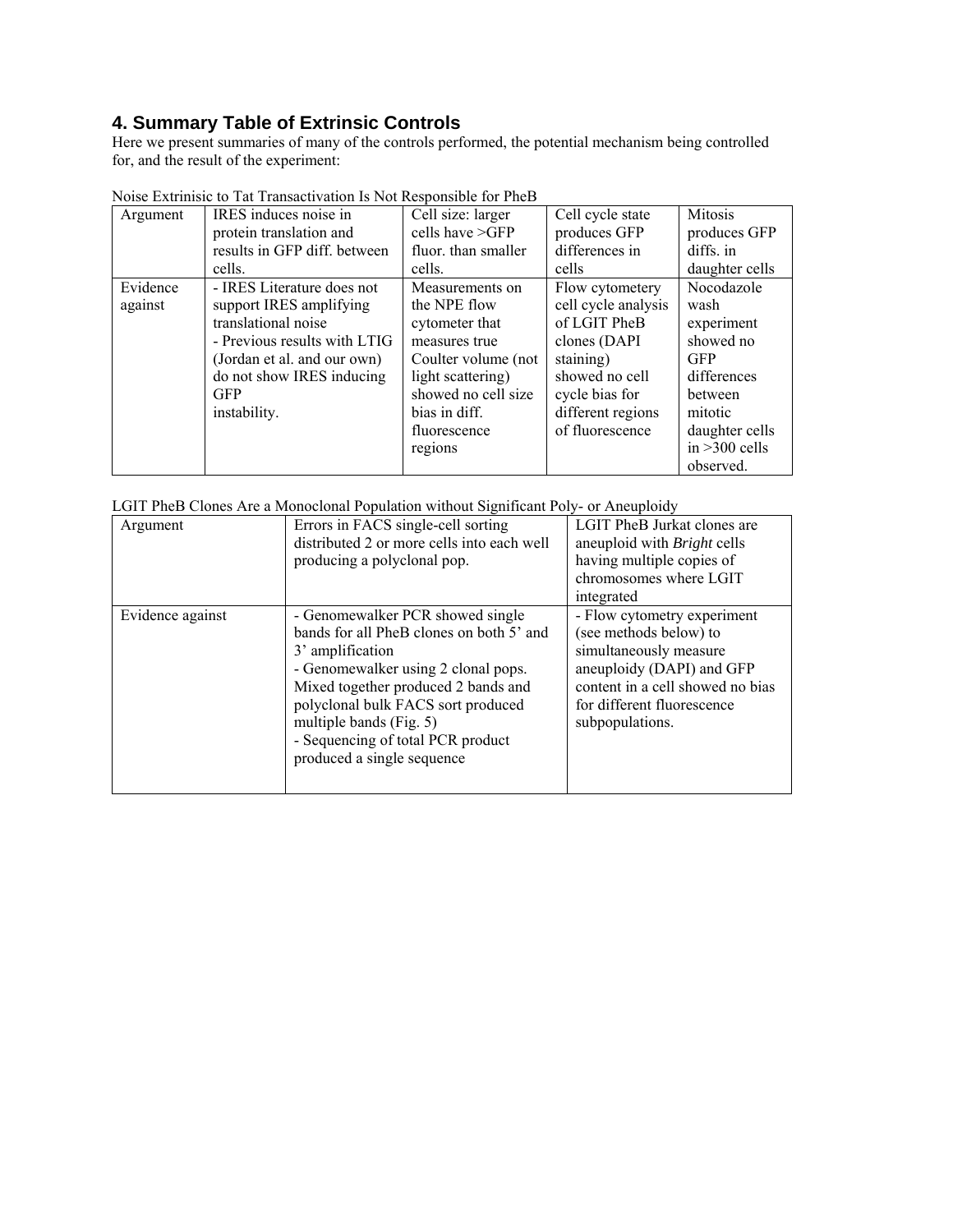### FACS Sorting from the *Dim* Region Is Not Inherently Unstable

| Argument         | FACS sorter has poor fidelity near <i>Dim</i> region                    |
|------------------|-------------------------------------------------------------------------|
| Evidence against | LG Dim bulk FACS sort was stable and did not relax into different       |
|                  | fluorescent regions, and LG Dim clonal FACS sorts did not exhibit PheB. |
|                  |                                                                         |
|                  |                                                                         |
|                  |                                                                         |

LGIT PheB *Off* Subpopulation Does Not Consist of Transcriptionally "Dead" Cells (Incapable of Supporting GFP Expression/Fluorescence) or Cells with a Mutation in *gfp*, *tat*, or the HIV LTR

| Argument | <i>Off</i> cells in LGIT PheB clones are transcriptionally dead                        |
|----------|----------------------------------------------------------------------------------------|
| Evidence | Chemical perturbations (Fig. 4) using TNF, PMA, or TSA induce <i>Off</i> cells in PheB |
| against  | clones to become <i>Bright</i> . Incubation in exogenous Tat protein does the same.    |
|          |                                                                                        |
|          |                                                                                        |
|          |                                                                                        |

PheB Is Not a Result of Growth Rate Selection; *Bright* and *Off* Populations Do Not Double at Different Rates

| Argument | <i>Bright &amp; Off</i> cells grow at different rates, thereby producing 2 different    |
|----------|-----------------------------------------------------------------------------------------|
|          | populations                                                                             |
| Evidence | - growth curves of FACS sorted <i>Off</i> and <i>Bright</i> subpopulations from an LGIT |
| against  | PheB clone were identical (repeated for 2 different PheB clones)                        |
|          | - increasing transactivation rate (via titration of the transactivation inhibitor       |
|          | HEMIM1 by constitutive overexpression of 7SK) turns most cells <i>Bright</i> and the    |
|          | remaining <i>Off</i> population does not increase in proportion over many weeks.        |

Stochastics (aka Molecular Fluctuations) in Tat Are Relevant Even at Low Expression Levels

| Argument | Stochastics or molecular fluctuations brought about by low levels of Tat are not      |
|----------|---------------------------------------------------------------------------------------|
|          | relevant, the experiments are not necessarily consistent with stochastic theory       |
| Evidence | Higher levels of Tat expression show deterministic behavior:                          |
| against  | - LGIT Bright FACS clonal sorts did not exhibit PheB                                  |
|          | - LTIG (Tat before IRES, thus higher translation rate) bulk FACS sorts (Dim,          |
|          | Mid, Bright) did not exhibit relaxation.                                              |
|          | - LTIG Dim and Mid clonal FACS sorts did not exhibit PheB                             |
|          | - 293 cells (known to have high NF- $\kappa$ b activation, equivalent to TNF $\alpha$ |
|          | stimulation) infected with LGIT did not exhibit relaxation upon bulk FACS             |
|          | sorting and did not exhibit PheB upon Dim FACS clonal sorting.                        |
|          | - 7SK overexpression reduces stochastics by biasing forward loop                      |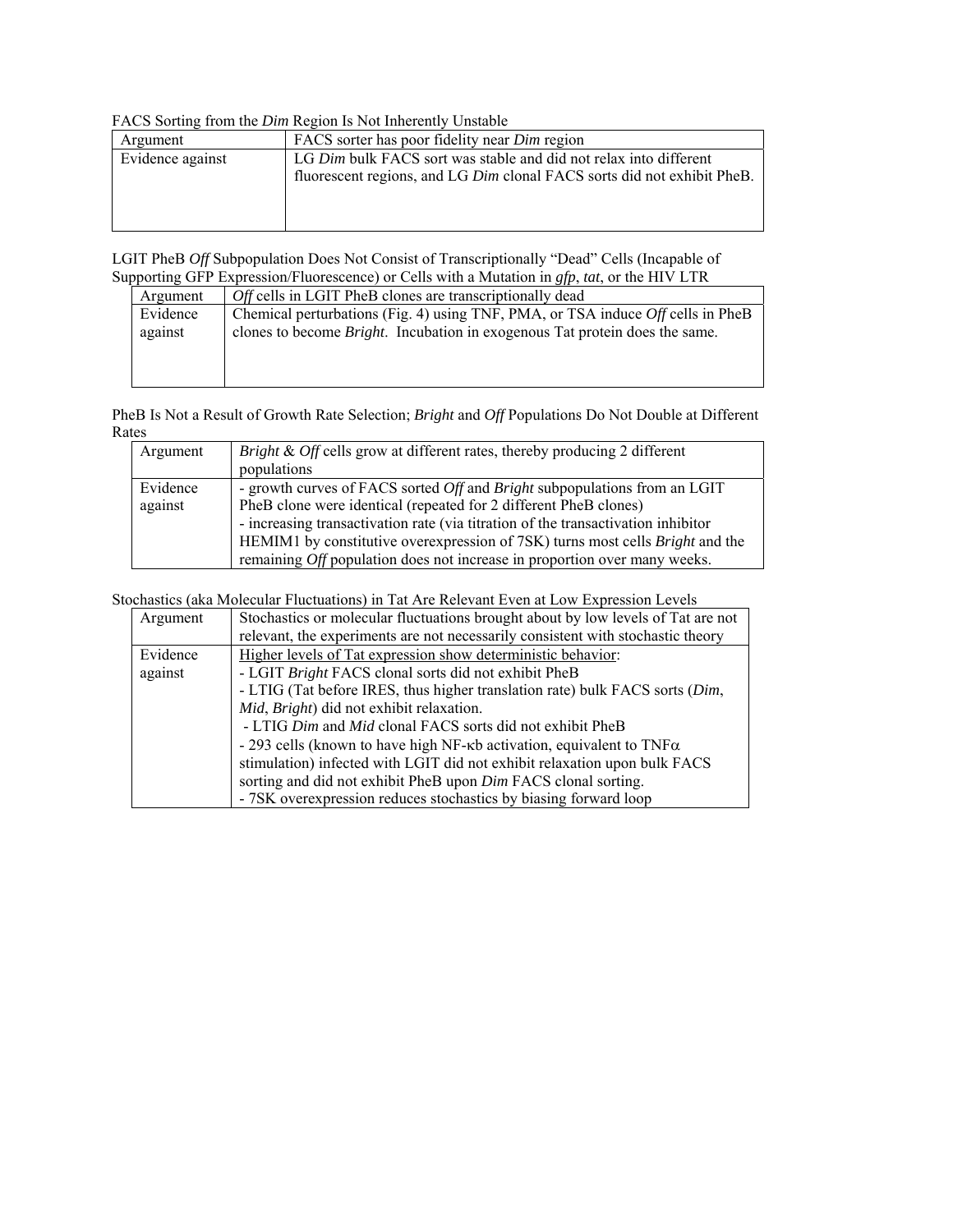Tat Emission and Subsequent Uptake by Other Cells Does Not Contribute to PheB

| Argument | Tat emission from some LGIT infected cells with high basal rate may               |
|----------|-----------------------------------------------------------------------------------|
|          | transactivate other nearby LGIT cells with a low basal rate.                      |
| Evidence | - Highly controversial mechanism in HIV research field, other groups have been    |
| against  | unable to reproduce Tat emission from infected cells (Karn 2000).                 |
|          | - Incubation of LGIT infected Jurkat cells in soluble Heparin polysulfate (potent |
|          | Tat binding agent) does not decrease proportion of GFP positive cells in culture. |
|          | - Clonal mixing of LGIT Bright and LG Dim cells in culture produces no            |
|          | transactivation of LG Dim clones.                                                 |

## PEV-like Mechanisms Cannot Account for PheB

| Argument            | PheB can be completely accounted for by PEV-like heterochromatin spreading                                                                                                                                                                                                                                                                                                                                                                     |
|---------------------|------------------------------------------------------------------------------------------------------------------------------------------------------------------------------------------------------------------------------------------------------------------------------------------------------------------------------------------------------------------------------------------------------------------------------------------------|
|                     | from HERVs and stochastics are irrelevant.                                                                                                                                                                                                                                                                                                                                                                                                     |
| Evidence<br>against | - Only 7/17 PheB clones evidenced HERV proximate integrations.<br>- Little evidence that HERVs mediate heterochromatin spreading, and no<br>evidence that isolated HERV LTRs do so.<br>- Exogenous Tat could transactivate PheB clones with HERV proximate<br>integrations indicate that the HIV LTR was not inaccessible due to<br>heterochromatin (Fig. 4c).<br>- Expression of genes nearest to (or overlapping with) LGIT PheB integration |
|                     | sites was not different between Bright and Off sorts under qPCR analysis<br>$(Fig. 4c)$ .<br>- The chromatin remodeling agent Trichostatin A did not significantly alter the<br>expression of any gene adjacent to or overlapping with an LGIT PheB<br>integration site.                                                                                                                                                                       |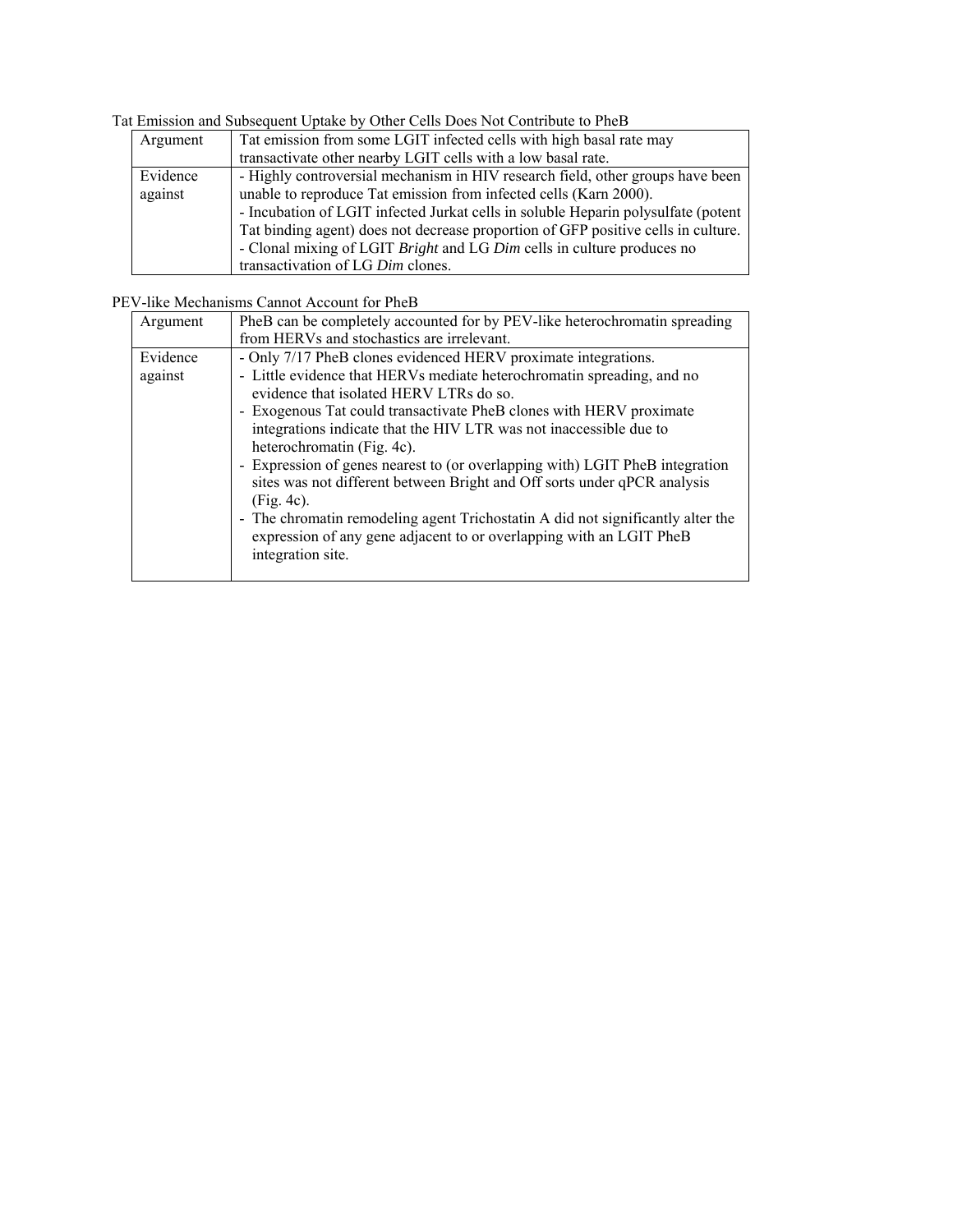### **5. Simulation Details**

Stochastic Monte Carlo simulations were performed by direct simulation of the Chemical Master Equation according to the method of Gillespie (Gillespie 1976, 1977), using a speed amplification algorithm (Gibson and Bruck 2000); code is available upon request. The simulation code (adapted from (Lai et al. 2004)) was written in C++ and run on a Macintosh dual 2Ghz G5. GFP trajectories and histograms were plotted with PLPLOT (http://www.plplot.org). EGFP calibration beads (Clontech, Palo Alto, CA) were used to determine the molecules-to-RFU conversion: EGFP molecules = 37700\*RFU – 4460 for our Beckmann Coulter cytometer. Histograms were generated using an algorithm similar to that employed by a flow cytometer: the RFU value (0.1 to 1000 units) was assigned to one of 1024 equally sized bins.All parameters in the model were varied over at least 2 orders of magnitude for reproducibility and sensitivity analysis (data not shown).

To simulate population dynamics after *Dim* and *Mid* bulk LGIT FACS, random trajectories falling within *Dim* and *Mid* GFP regions after 1 week of virtual simulation time (i.e.  $\sim 6 \times 10^5$  seconds and corresponding to simulation-initiation/cell-infection) were tracked for up to 3 weeks (virtual time). To simulate clonal FACS of LGIT and reproduce PheB, a single random trajectory falling within the *Dim* GFP fluorescence region (1 virtual week after simulation-initiation/cell-infection) was tracked and recorded after ~4 weeks virtual time, or ~2.4×10<sup>6</sup> seconds. *Dim* simulations were initiated with Tat<sub>0</sub> = 5 ± 4 mols. and  $GFP_0 \approx 75,000 \pm 50,000$  mols. in order to mimic the fidelity of bulk FACS sorting. *Mid* bulk sort simulations were initiated with Tat<sub>0</sub> =  $25 \pm 10$  mols. and GFP<sub>0</sub>  $\approx 300,000 \pm 100,000$  mols.

For all simulations, average parameter values, in seconds<sup>-1</sup> (s<sup>-1</sup>) and molecules (mols.), are as follows:  $k_{\text{BASAL}} = 10^{-8}$  (transcripts/sec),  $k_{\text{EXPORT}} = .00072$  (s<sup>-1</sup>),  $k_1$ <sub>TRANSLATE</sub> = .5 (s<sup>-1</sup>),  $k_2$ <sub>TRANSLATE</sub> = .005 (s<sup>-1</sup>),  $k_{\text{BIND}}$  =  $10^{-4}$  (mols.<sup>-1</sup> × s<sup>-1</sup>),  $k_{\text{UNBIND}} = 10^{-2}$  (s<sup>-1</sup>),  $k_{\text{ACETYL}} = 10^{-3}$  (mols.<sup>-1</sup> × s<sup>-1</sup>),  $k_{\text{DEACETYL}} = 0.9$  (s<sup>-1</sup>),  $k_{\text{TRANSACT}} = 0.1$  (s<sup>-1</sup>) <sup>1</sup>). GFP, Tat,  $\&$  mRNA decay rates were taken from published values (Reddy and Yin 1999) while *k1*TRANSLATE vs. *k2*TRANSLATE values were determined from the 2-reporter LRITG control (above). All simulations were initialized with one LTR molecule  $(LTR<sub>0</sub>=1)$ , and all other species, except for Tat and GFP, set to zero molecules.

K50A simulations were performed by perturbing  $k_{\text{ACETYL}}$  from  $10^{-3}$  (mols.<sup>-1</sup> × s<sup>-1</sup>) for wild-type LGIT to 0.0007 (mols.<sup>-1</sup>  $\times$  s<sup>-1</sup>) for K50A LGIT mutant simulations. %Off trajectories for K50A (Fig. 5d, manuscript) were generated using a variant of the code above that calculated the percentage of trajectories in the *Off* region at each time point specified.

In cases where considering cell division was essential to directly compare simulations with experimental kinetics, parameters above were modified to account for a 24 hour Jurkat division time. For example, the GFP decay rate constant was increased so that when cell division was taken into account GFP "RFU" had a 16-hour half-life, as opposed to the true 48-hour GFP "molecular" half-life. This was done since dividing cells dilute GFP to mitotic daughters and thus, in a population of actively dividing cells, the decay rate of GFP+ cells appears much faster than the GFP molecular decay rate.

#### **Low Bright versus Very Bright Computational Prediction and Experimental Results**

Eqs. 1-13 (manuscript) made a number of predictions that were subsequently confirmed by experiment. Here we report upon the decay characteristics of trajectories sorted *in silico* from different areas of the *Bright* LGIT region. Since the *Bright* region is predicted to be a quasi-stable state or mode continually maintained by Tat positive feedback, different areas of the *Bright* region should decay to, and thus populate, the *Off* state at differing rates. Specifically, cells in the *Low*-*Bright* region (i.e. closer to the *Mid* region) should be less "stable" and decay to *Off* more quickly than cells from the *Mid-Bright* (i.e. the GFP peak in an LGIT infection) or *Very-Bright* regions (i.e. cells populating the very bright regions of *Bright)*. Molecularly, *Low*-*Bright* cells may have less Tat, CDk9, or Cyclin T1 and thus have slower forward reaction rates steering the transactivation circuit towards the *Off* state*.*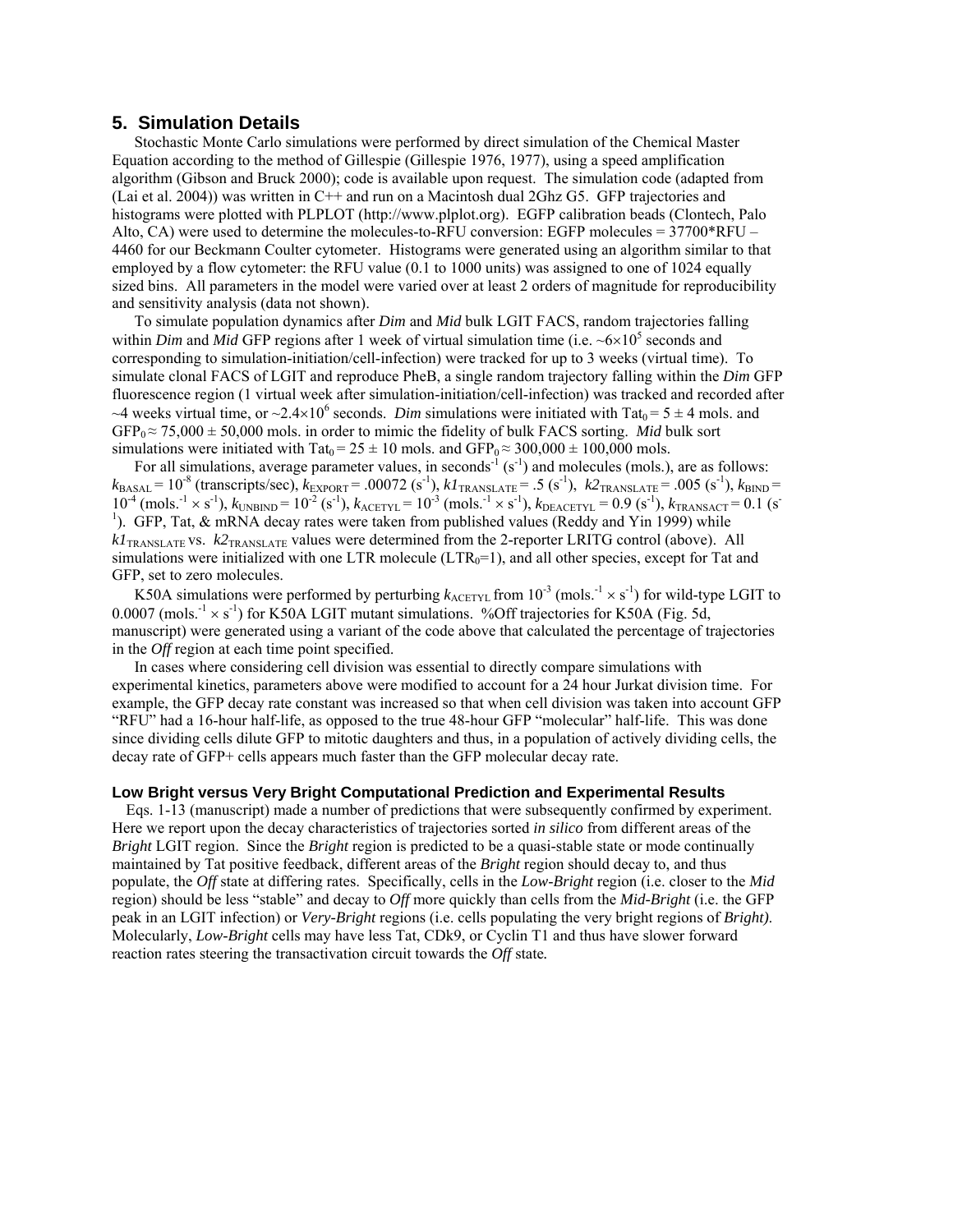Simulations of *Very-Bright* and *Low-Bright* sorts showed that *Low-Bright* sorts did populate the *Off* region more quickly than *Very-Bright* sorts. These model-based decay rate predictions were then confirmed by *in vitro* FACS analysis of cells sorted from the *Very-Bright* and *Low-Bright* regions of LGIT infected Jurkats (below).



Legend: Left: Gillespie simulations of Eqs. 1-13 (manuscript) for *Very-Bright* and *Low-Bright* initial conditions. Right: Percentage of Jurkat cells in the *Off* region of after sorting from the *Very-Bright* (green diamonds) and *Low-Bright* (blue squares) regions of an LGIT infection. Dashed lines represent upper and lower 95% confidence intervals for the correspondingly colored data. Solid lines are the results of 10,000 trajectories (Eqs. 1-13) from *Very-Bright* (green) and *Low-Bright* (blue) simulations. *Mid-Bright* simulations and FACS analysis appeared indifferentiable from *Very-Bright* simulations and FACS sorting (data not shown).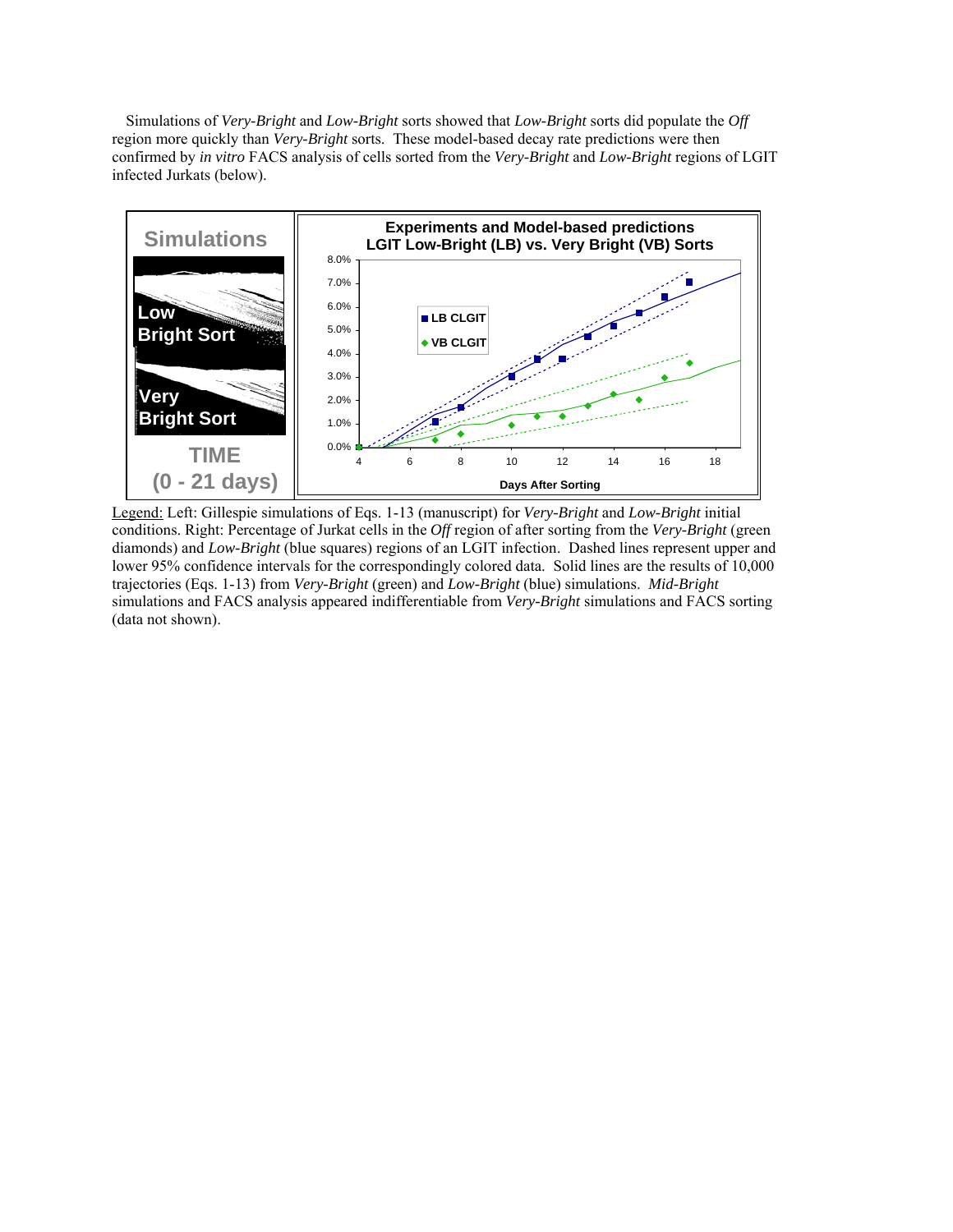## **6. Supplemental Discussion**

## **LGIT** *Bright* **Clones Do Not Exhibit PheB, in Agreement with Stochastic Theory**

Small random molecular fluctuations constantly occur in physical process, but their effect is typically significant only when a system contains few molecules or involves slow kinetic processes. When large numbers of molecules are present in the system, random molecular fluctuations typically have a negligible influence (except near bifurcation points or other distinguished dynamical points) and are effectively averaged out. This 'averaging out' phenomenon is observed when stochastic Monte Carlo simulations are run with large numbers of molecules (Gillespie 1977). Therefore, we performed control experiments to test whether increased levels of Tat expression eliminated PheB.

First, Jurkat clones FACS sorted from the *Bright* region of an LGIT infected Jurkat culture were found not to exhibit PheB (Fig. 3b). In order to rule out the possibility that the *Dim* region of GFP fluorescence was inherently unstable to FACS sorting, Jurkat clones were also FACS sorted from the *Dim* region of the LG infection, and these clones remained stable in the *Dim* region for many weeks (Fig. 3b)—an expected result given the absence of Tat or positive feedback in this system.

As an additional control we explored the dynamics of LTR-Tat-IRES-GFP (LTIG) infection of Jurkat cells (Jordan et al. 2001). The LTIG vector (a kind gift from Eric Verdin, UCSF) generates a higher level of Tat expression than LGIT, since Tat precedes the IRES, and should display reduced stochastic behavior. At low MOI, LTIG infection produced a *Mid* subpopulation that stabilized ~3 days post-infection, similar to the dynamics of the LG infection. LTIG-infected Jurkats did not form a *Bright* subpopulation—in agreement with (Jordan et al. 2001) and presumably due to reduced GFP translation caused by the GFP placement after the IRES—whereas bulk FACS sorted LTIG *Mid*, *Dim*, and *Off* subpopulations did not generate relaxation kinetics, and clones FACS sorted from the LTIG *Dim* region did not generate PheB (data not shown). These LTIG FACS results again support the hypothesis that a higher Tat expression level abrogates the effects of random molecular fluctuations in Tat.

As another control, 293 kidney epithelial cells were infected with LGIT at low MOI. 293 cells are known to have high levels of NF-κB activation (Horie et al. 1998), indicating that the HIV-1 LTR would be highly activated in these cells, and any integration site would exhibit high rates of basal Tat expression. 293 and Jurkat cells infected with LGIT appeared very similar under flow cytometry, with the exception that 1) extremely few cells (<0.1%) existed in the *Dim* or *Mid* regions of GFP fluorescence and 2) the *Bright* GFP subpopulation stabilized ~3.5 days after of infection rather than the 6-8 days in Jurkat cells (see below). Populations of cells and clones FACS sorted from the *Dim* and *Mid* regions of 293 LGIT infections did not exhibit relaxation kinetics or PheB (data not shown).

#### **Controls: Stochastic Processes Extrinsic to Transactivation Do Not Contribute to PheB**

In order to differentiate between stochastic molecular fluctuations intrinsic to the chemical reactions of Tat transactivation and noisy processes extrinsic to the Tat transactivation loop (e.g. cell cycle), an array of control experiments were performed to measure the contribution of these processes to PheB. No correlation could be found between PheB and cell cycle state, cell volume, or aneuploidy in LGIT PheB population (see below).

Unequal distribution of GFP to daughter cells upon mitotic division may also account for phenotypic clonal bifurcation, though this is unlikely due to the high number of GFP molecules  $\sim 10,000/\text{cell}$ , Supp. data) required to detect GFP fluorescence in our flow cytometry apparatus. In order to examine noise in mitotic division as a source of PheB, PheB clones were enriched for dividing, S phase, cells by nocodazole wash (Davis et al. 2001) and cells analyzed by microscopy. Over 300 mitotic cells of various different GFP expression levels were examined (data not shown). Cells could be found expressing *Bright*, *Dim*, and *Off* levels of GFP, but GFP segregation between daughter cells was only observed in one tenuous case (see above). Thus, unequal distribution of GFP to daughter cells upon mitotic division does not appear to be a significant mechanism accounting for PheB. Although this result does not preclude the possibility that PheB results from division mediated unequal distribution of Tat, mitosis seems unlikely to be a major factor during infection of CD4<sup>+</sup> T lymphocytes *in vivo* since HIV-1 kills these cells in under 2 days, and cells revert to memory in  $\sim$  5-7 days (Pierson et al. 2000).

Stochastic mechanisms in cellular emission of Tat and subsequent uptake by neighboring cells could provide an alternate avenue of extrinsic stochastic noise that may lead to clonal phenotypic bifurcation. Extracellular HIV-1 Tat is known to 'transduce' the plasma and nuclear membranes and transactivate any HIV-1 LTRs present in the cell (Karn 2000). Tat has been reported to be is emitted from HIV-1 infected cells (Ensoli et al. 1994), but the phenomenon remains controversial in the HIV-1/AIDS research field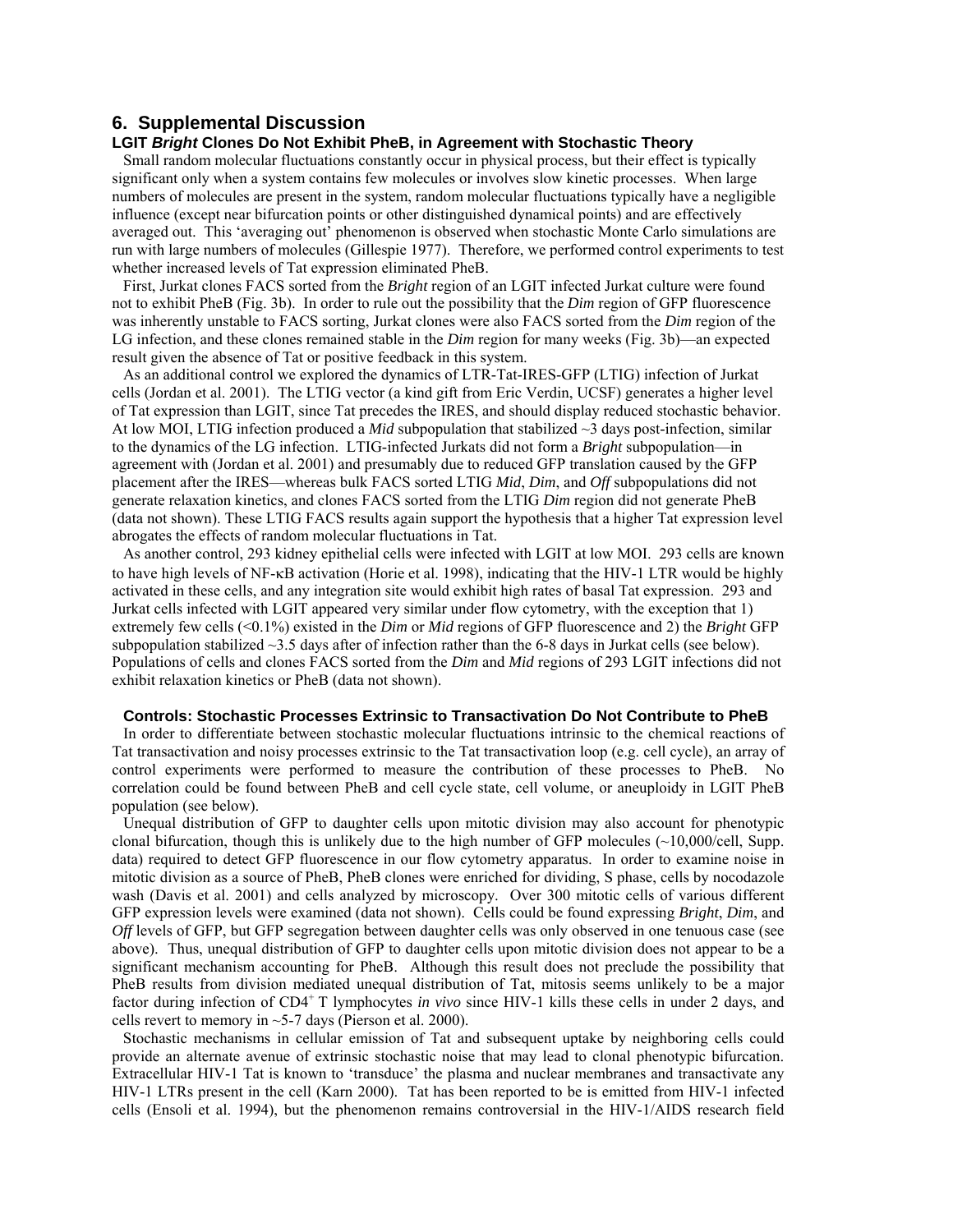(Karn 2000). Nevertheless, a number of control experiments were performed to assess whether Tat could be emitted from some LGIT infected cells and taken up by other cells to transactivate the LTR in those recipient cells (see below). Co-culturing of LGIT PheB or *Bright* clones with LG *Dim* clones failed to transactivate the LG *Dim* clones, and LGIT infection in the presence of heparin (a potent Tat binding agent) failed to increase the proportion of GFP-expressing, transactivated cells. These results appear to agree with the results of other groups who failed to find evidence of Tat emission from infected cells (Karn 2000) (E. Verdin, personal communication).

We next examined the possibility that PheB was merely an outcome of cell growth rate differences induced by GFP or Tat expression. Tat has been reported to be cytotoxic at high concentrations (Mattson et al. 2002), and GFP expression can in some cases increase the metabolic load placed on a cell, causing it to proliferate more slowly (DVS, unpublished observations). Therefore, growth rates of LGIT PheB subpopulations sorted from regions of *Bright* and *Off* regions, respectively, were compared. No growth rate differences could be measured over a two week period (data not shown). Furthermore, increasing the Tat transactivation efficiency, by downregulating the pTEFb inhibitor HEXIM1 (Yik et al. 2004), abrogated PheB (all cells shifted to the *Bright* region). Importantly, the *Off* sub-population did not re-establish even after many weeks (see below), inconsistent with a growth rate selection mechanism.

DNA methylation did not appear to be a mechanism accounting for PheB since the methylation inhibitor 5-azacytidine had no effect on GFP expression in PheB LGIT clones (data not shown), in agreement with previously reported results (Jordan et al. 2001; Pion et al. 2003).

#### *Potential Limitations*

The 2 exon (101 amino acid) version of Tat was used in this study. Tat quickly reverts to the 1 exon (76 amino acid) form after relatively few passages in cell culture (Fields et al. 2001). Although the deletion of the 2<sup>nd</sup> exon is not known to affect transactivation, it is possible that this deletion might explain a portion of the non-PheB LGIT *Dim* sorted clones that integrated into positions very similar to the PheB LGIT clones but did not transactivate under TNF $\alpha$ . Regardless, this would not impact the phenomenon of PheB in a single clone.

The IRES element was incorporated into the stochastic reporting vector in order to reduce the amount of basal Tat expression, hopefully into the regime where stochastic fluctuations became significant. Although inserting the ECMV IRES into an HIV-1 vector may appear divorced from HIV-1 physiology, it is unclear to us whether the resulting LGIT vector is more or less divorced from wild-type HIV-1 than the LTIG vector used previously (Jordan et al. 2001) or an LTR-TatGFP fusion. Many factors analogous to our placement of Tat downstream of the IRES contribute to a relative reduction in Tat levels in wild-type HIV-1. For example, *tat* is located ~5.3 kb downstream of the LTR, and RNAPII may prematurely disassociate before reaching the *tat* gene. Additionally, there are ~15 splice transcriptional splice variants produced from the HIV-1 provirus, and Tat is translated from only one of these. The LGIT vector does contain a splice site, but the IRES mediated translation reduction of Tat may be compensating for this lack of additional splice sites. Interestingly, wild-type HIV-1 has been reported to harbor at least one IRES element in the *gag* region (Buck et al. 2001). Finally, the IRES mediated reduction in Tat basal expression rate may be regarded as equivalent to HIV-1 integration into a site less permissive for expression from the LTR.

The introduction of the IRES could potentially introduce an additional source of noise, especially in light of reports that translation is an inherently noisy process (McAdams and Arkin 1999). However, many groups have worked extensively with IRES containing vectors, and we and others observe a perfectly linear correlation between expression of the  $1<sup>st</sup>$  and  $2<sup>nd</sup>$  cistron (Figure 3h) (Martinez-Salas 1999; Mizuguchi et al. 2000; Hennecke et al. 2001). Furthermore, the LTIG vector (which also contains an IRES) did not exhibit any stochastic phenomena (either bi-stability or phenotypic clonal bifurcation) in our hands, or as previously reported (Jordan et al. 2001). In fact Jordan et al. (2003) were able to develop stable latent/*Off* cell lines using LTIG, indicating a stable relationship between GFP and Tat at high and low expression levels. Interestingly, unpublished observations from another group using a wild-type HIV-1 vector where Tat has been replaced by the Tet-on system (Verhoef et al. 2001; Berkhout et al. 2002) exhibited behavior similar to PheB (B. Berkhout, personal communication). Lastly, the 2 reporter LTR-mRFP-IRES-TatGFP control infection showed a clear correlation between mRFP and GFP (Supp. data), arguing against IRES mediated noise in translation inducing PheB.

Our results demonstrated that only 47% of the PheB clones integrated within genes, in contrast to a recent reports of >90% of *in vivo* latent clones integrating in genes (Han et al. 2004). However, as others have noted, it is difficult to reconcile these integration results with an earlier study from this group (Hermankova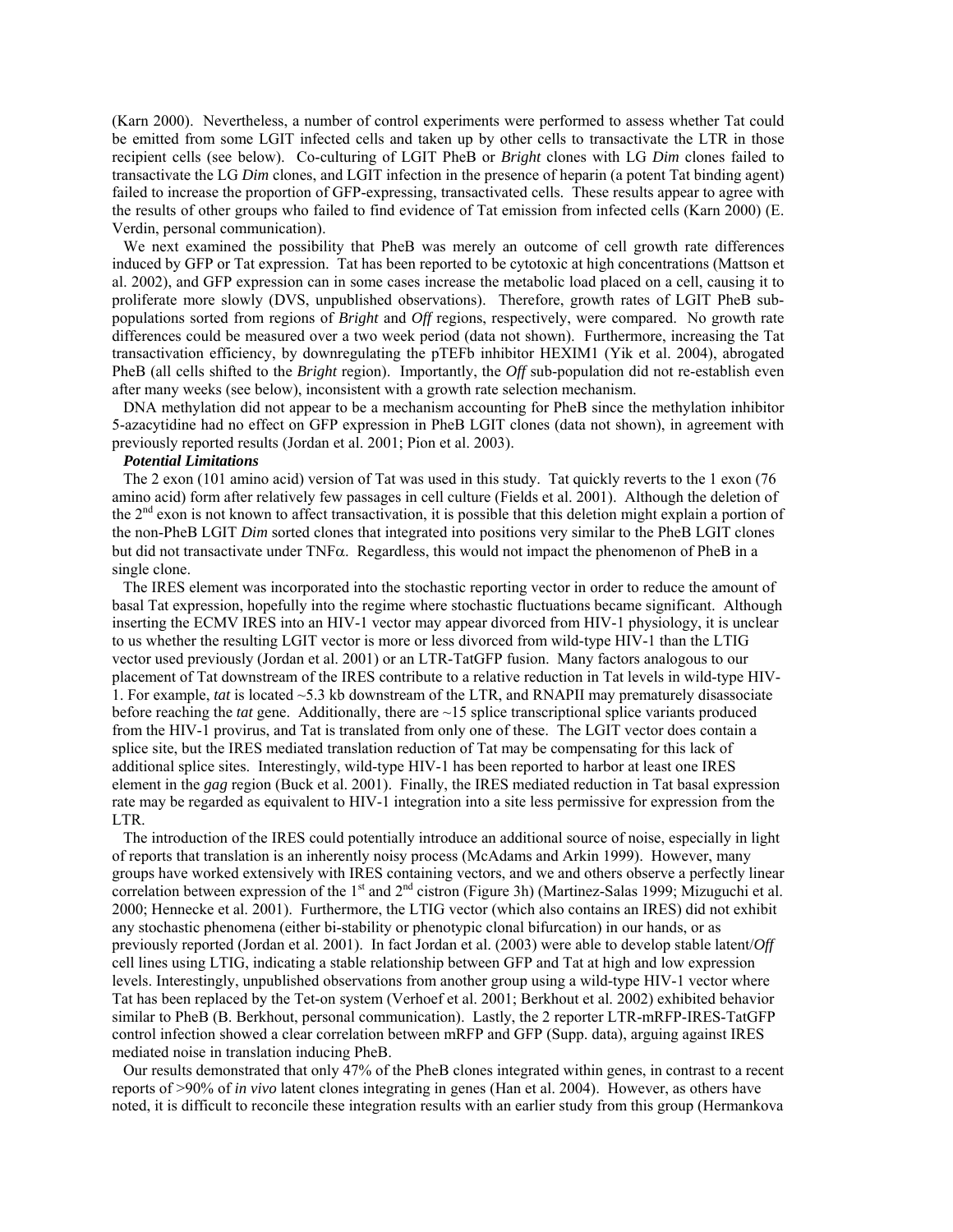et al. 2003) showing that 99% of *in vivo* isolated latent CD4 cells were defective and failed to produce virus upon stimulation. The *Pst* I digest used by Han et al. may also bias the detection method since cleavage sites for this enzyme are under-represented in mammalian genomes and are found primarily 5' of genes (Lindsay and Bird 1987).

There exists a well-founded counter-argument to premature transcription*:* an excess of histones in the nucleus (Alberts 1994) could drive rapid chromatin (including nuc-1) packaging of any naked DNA and thus establish the basal transcription rate. However, RNAPII may bind to the HIV-1 cccDNA preintegration complex (PIC) and either transcribe before integration or synthesize one transcript after integration but prior to nuc-1 binding (a single transcript could readily generate 5-50 Tat proteins by multiple ribosome recruitment to the transcript). This possibility is plausible, as the barrier-toautointegration factor (BAF) is the only chromatin protein currently known to associate with the HIV-1 PIC (Mansharamani et al. 2003), and little is known about it. There is also a possibility that integrase or one of the many other PIC associated proteins (Fields et al. 2001) may sterically inhibit nuc-1 formation in the PIC, and/or for a short time after integration. Furthermore, the first mature chromatin elements deposited on newly synthesized DNA are H2A/H2B (Smith and Stillman 1991), and RNAPII is known to readily displace these proteins during transcription (Studitsky et al. 2004). Importantly, Tat protein is not incorporated into HIV-1 virions, thus negating alternative explanations for a pre-basal concentration of Tat.

HIV-1 appears to be preferentially integrate in or near genes (Schroder et al. 2002), but integrations can occur virtually anywhere in the genome including in dense heterochromatic regions near centromeres (Jordan et al. 2003). Our data show that PheB can result from integrations in many regions of the genome, but integrations within 1 kb of HERV LTRs appears sufficient for PheB. We speculate that HERV LTRs may have associated heterochromatin that could spread 1 kb and establish a very low basal rate for LGIT. Unfortunately we have no direct evidence of such HERV mediated heterochromatin spreading, and the only epigenetic phenomenon reported to correlate with HERV expression is DNA methylation (Januchowski et al. 2004), which does not affect the HIV LTR (Pion et al. 2003). Little is known about the chromatin environment surrounding HERV LTRs. Studies in yeast show that acetylated and de-acteylated chromatin can spread to surrounding genomic areas and influence yeast mating type (Rusche et al. 2003).

Phenotypic bifurcation due to stochastic fluctuations in a transcriptional feedback loops could be a strategy evolved in diverse lentiviral variants to yield integrants poised at a knife-edge between active replication and latency. It may therefore be interesting to examine latent reservoirs in SIV infected Rhesus Macaques (McChesney et al. 1998) in addition to the HTLV Tax protein.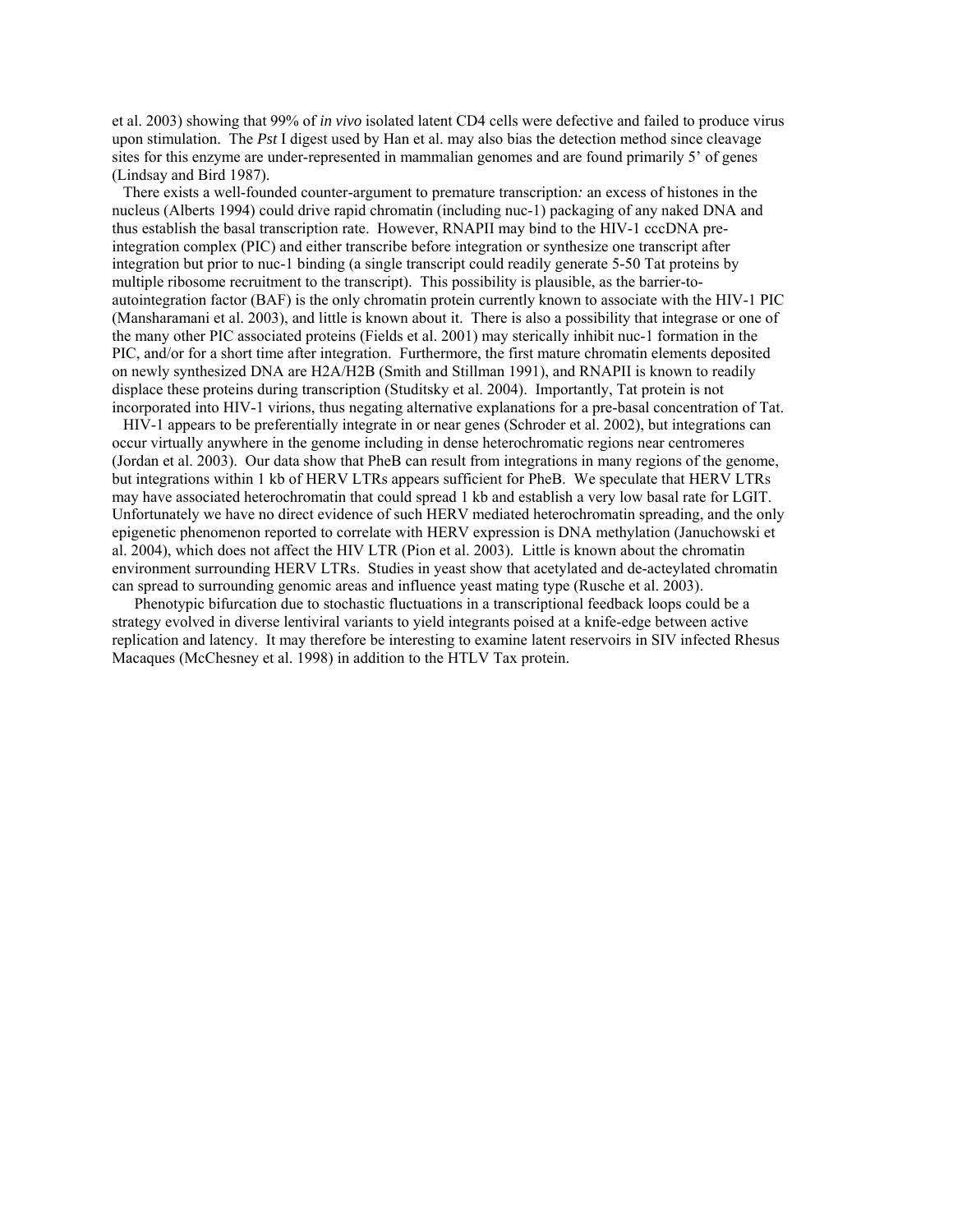## **7. Supplemental References**

Alberts B (1994) Molecular biology of the cell. New York: Garland Pub. xliii, 1294, [1267] p.

Berkhout B, Verhoef K, Marzio G, Klaver B, Vink M, et al. (2002) Conditional virus replication as an approach to a safe live attenuated human immunodeficiency virus vaccine. J Neurovirol 8 Suppl 2: 134-137.

- Buck CB, Shen X, Egan MA, Pierson TC, Walker CM, et al. (2001) The human immunodeficiency virus type 1 gag gene encodes an internal ribosome entry site. J Virol 75(1): 181-191.
- Campbell RE, Tour O, Palmer AE, Steinbach PA, Baird GS, et al. (2002) A monomeric red fluorescent protein. Proc Natl Acad Sci U S A 99(12): 7877-7882.
- Davis PK, Ho A, Dowdy SF (2001) Biological methods for cell-cycle synchronization of mammalian cells. Biotechniques 30(6): 1322-1326, 1328, 1330-1321.
- Ensoli B, Gendelman R, Markham P, Fiorelli V, Colombini S, et al. (1994) Synergy between basic fibroblast growth factor and HIV-1 Tat protein in induction of Kaposi's sarcoma. Nature 371(6499): 674-680.
- Feinberg MB, Baltimore D, Frankel AD (1991) The role of Tat in the human immunodeficiency virus life cycle indicates a primary effect on transcriptional elongation. Proc Natl Acad Sci U S A 88(9): 4045-4049.
- Fields BN, Knipe DM, Howley PM (2001) Fields' virology. Philadelphia: Lippincott Williams & Wilkins. 2 v. (xix, 3087, I-3072) p.
- Gibson MA, Bruck J (2000) Efficient exact stochastic simulation of chemical systems with many species and many channels. Journal of Physical Chemistry A 104(9): 1876-1889.
- Gillespie DT (1976) General Method for Numerically Simulating Stochastic Time Evolution of Coupled Chemical-Reactions. Journal of Computational Physics 22(4): 403-434.
- Gillespie DT (1977) Exact Stochastic Simulation of Coupled Chemical-Reactions. Journal of Physical Chemistry 81(25): 2340-2361.
- Han Y, Lassen K, Monie D, Sedaghat AR, Shimoji S, et al. (2004) Resting CD4+ T cells from human immunodeficiency virus type 1 (HIV-1)-infected individuals carry integrated HIV-1 genomes within actively transcribed host genes. J Virol 78(12): 6122-6133.
- Hennecke M, Kwissa M, Metzger K, Oumard A, Kroger A, et al. (2001) Composition and arrangement of genes define the strength of IRES-driven translation in bicistronic mRNAs. Nucleic Acids Res 29(16): 3327-3334.
- Hermankova M, Siliciano JD, Zhou Y, Monie D, Chadwick K, et al. (2003) Analysis of human immunodeficiency virus type 1 gene expression in latently infected resting CD4+ T lymphocytes in vivo. J Virol 77(13): 7383-7392.
- Horie R, Aizawa S, Nagai M, Ito K, Higashihara M, et al. (1998) A novel domain in the CD30 cytoplasmic tail mediates NFkappaB activation. Int Immunol 10(2): 203-210.
- Ignowski JM, Schaffer DV (2004) Kinetic analysis and modeling of firefly luciferase as a quantitative reporter gene in live mammalian cells. Biotechnol Bioeng 86(7): 827-834.
- Ito M, Takebayashi S, Okumura K, Ohkubo T, Nishio M, et al. (2002) Up-regulated expression of a novel gene in activated human peripheral blood mononuclear cells that is a truncated paralog of the human system L-amino acid transporter 1. Int J Biochem Cell Biol 34(9): 1152-1163.
- Januchowski R, Prokop J, Jagodzinski PP (2004) Role of epigenetic DNA alterations in the pathogenesis of systemic lupus erythematosus. J Appl Genet 45(2): 237-248.
- Jordan A, Defechereux P, Verdin E (2001) The site of HIV-1 integration in the human genome determines basal transcriptional activity and response to Tat transactivation. Embo J 20(7): 1726-1738.
- Jordan A, Bisgrove D, Verdin E (2003) HIV reproducibly establishes a latent infection after acute infection of T cells in vitro. Embo J 22(8): 1868-1877.
- Karn J (2000) Tat, a novel regulator of HIV transcription and latency. In: Kuiken C, McCutchan F, Foley B, JW M, B H et al., editors. HIV Sequence Compendium 2000. Los Alamos, NM: Theoretical Biology and biophysics Group, Los Alamos National Laboratory. pp. 2-18.
- Lai K, Robertson MJ, Schaffer DV (2004) The sonic hedgehog signaling system as a bistable genetic switch. Biophys J 86(5): 2748-2757.
- Lewinski MK, Bisgrove D, Shinn P, Chen H, Hoffmann C, Hannenhalli S, Verdin E, Berry CC, Ecker JR, Bushman FD. (2005). Genome-wide analysis of chromosomal features repressing human immunodeficiency virus transcription. J Virol. 79(11):6610-6619.